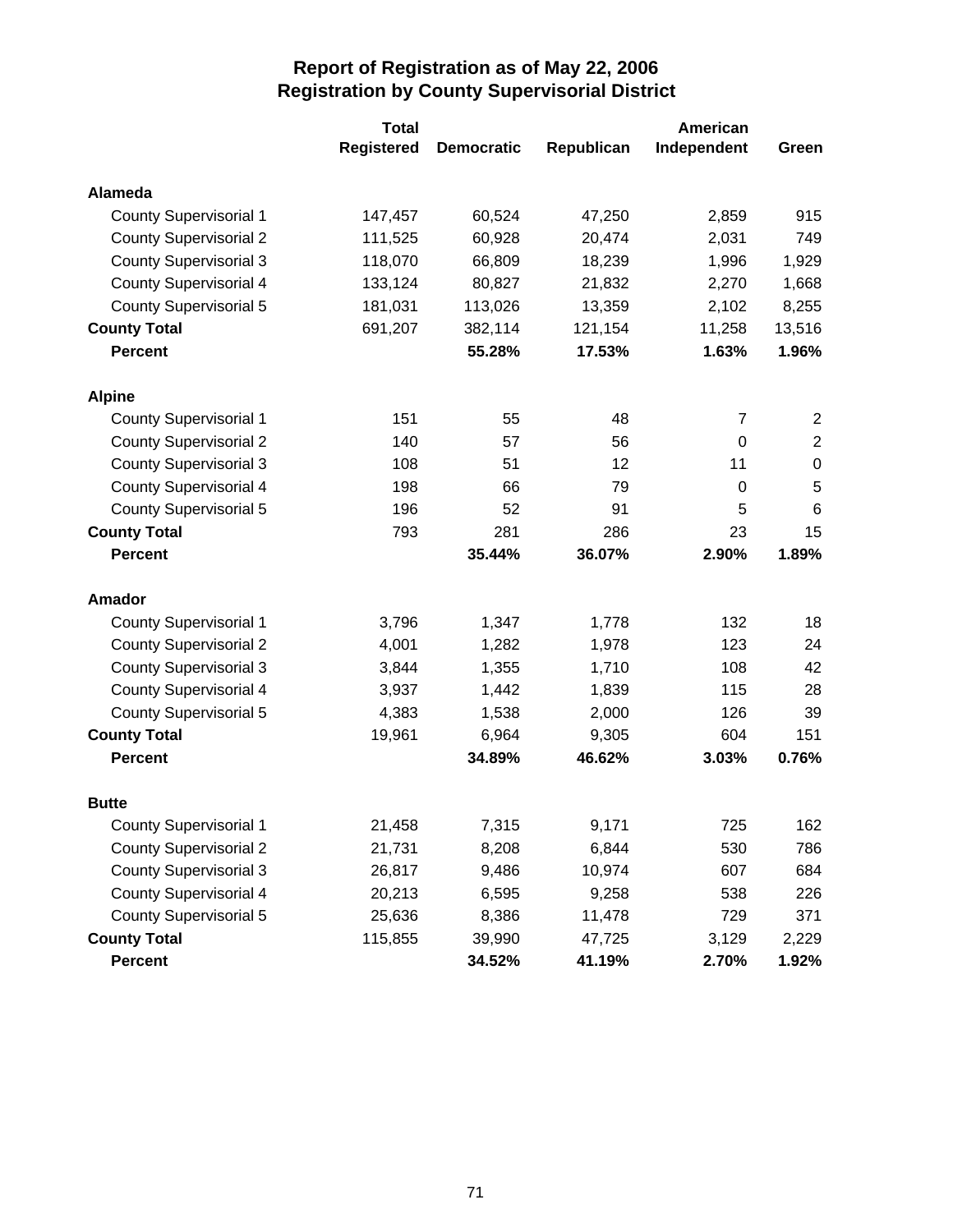|                               |             | <b>Natural</b>   | Peace and      |                | <b>Decline to</b> |
|-------------------------------|-------------|------------------|----------------|----------------|-------------------|
|                               | Libertarian | Law              | Freedom        | <b>Other</b>   | <b>State</b>      |
| Alameda                       |             |                  |                |                |                   |
| <b>County Supervisorial 1</b> | 684         | 110              | 248            | 1,134          | 33,733            |
| <b>County Supervisorial 2</b> | 440         | 140              | 416            | 826            | 25,521            |
| <b>County Supervisorial 3</b> | 507         | 188              | 580            | 827            | 26,995            |
| <b>County Supervisorial 4</b> | 542         | 425              | 692            | 886            | 23,982            |
| <b>County Supervisorial 5</b> | 852         | 397              | 1,199          | 1,292          | 40,549            |
| <b>County Total</b>           | 3,025       | 1,260            | 3,135          | 4,965          | 150,780           |
| <b>Percent</b>                | 0.44%       | 0.18%            | 0.45%          | 0.72%          | 21.81%            |
| <b>Alpine</b>                 |             |                  |                |                |                   |
| <b>County Supervisorial 1</b> | $\pmb{0}$   | $\boldsymbol{0}$ | 0              | $\overline{2}$ | 37                |
| <b>County Supervisorial 2</b> | 1           | 0                | 0              | 0              | 24                |
| <b>County Supervisorial 3</b> | 0           | 0                | 1              | 0              | 33                |
| <b>County Supervisorial 4</b> | 4           | 0                | 0              | $\Omega$       | 44                |
| <b>County Supervisorial 5</b> | 0           | 0                | 0              | $\Omega$       | 42                |
| <b>County Total</b>           | 5           | 0                | 1              | $\overline{2}$ | 180               |
| <b>Percent</b>                | 0.63%       | 0.00%            | 0.13%          | 0.25%          | 22.70%            |
| <b>Amador</b>                 |             |                  |                |                |                   |
| <b>County Supervisorial 1</b> | 25          | $\overline{2}$   | 6              | 25             | 463               |
| <b>County Supervisorial 2</b> | 26          | $\overline{7}$   | $\overline{7}$ | 42             | 512               |
| <b>County Supervisorial 3</b> | 27          | 1                | $\overline{7}$ | 34             | 560               |
| <b>County Supervisorial 4</b> | 25          | 0                | 6              | 26             | 456               |
| <b>County Supervisorial 5</b> | 29          | 4                | 5              | 38             | 604               |
| <b>County Total</b>           | 132         | 14               | 31             | 165            | 2,595             |
| <b>Percent</b>                | 0.66%       | 0.07%            | 0.16%          | 0.83%          | 13.00%            |
| <b>Butte</b>                  |             |                  |                |                |                   |
| <b>County Supervisorial 1</b> | 134         | 26               | 91             | 153            | 3,681             |
| <b>County Supervisorial 2</b> | 213         | 16               | 114            | 152            | 4,868             |
| <b>County Supervisorial 3</b> | 195         | 14               | 104            | 172            | 4,581             |
| <b>County Supervisorial 4</b> | 130         | 22               | 65             | 110            | 3,269             |
| <b>County Supervisorial 5</b> | 187         | 14               | 122            | 188            | 4,161             |
| <b>County Total</b>           | 859         | 92               | 496            | 775            | 20,560            |
| Percent                       | 0.74%       | 0.08%            | 0.43%          | 0.67%          | 17.75%            |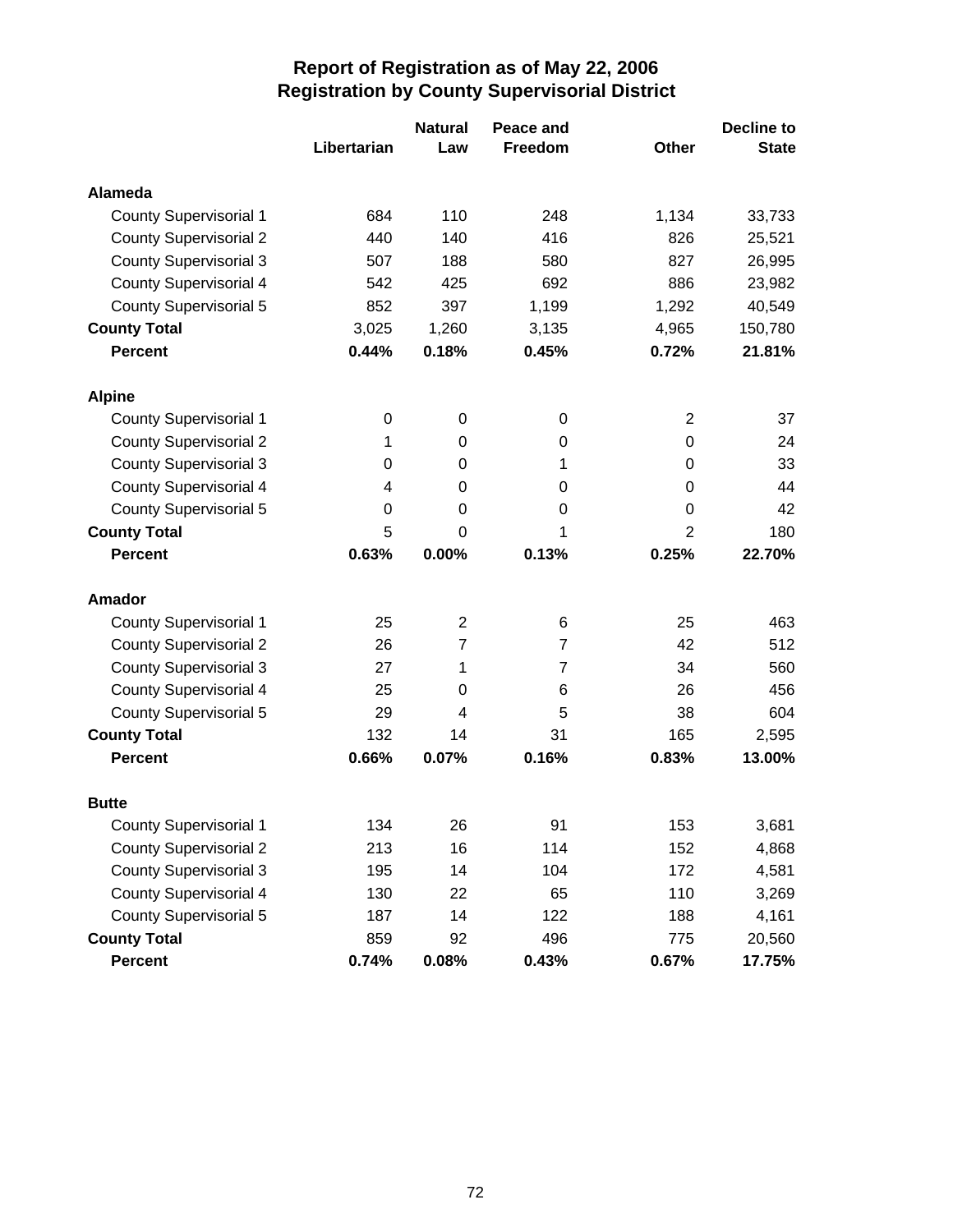|                               | <b>Total</b>      |                   | American   |             |                |
|-------------------------------|-------------------|-------------------|------------|-------------|----------------|
|                               | <b>Registered</b> | <b>Democratic</b> | Republican | Independent | Green          |
| <b>Calaveras</b>              |                   |                   |            |             |                |
| <b>County Supervisorial 1</b> | 5,743             | 1,872             | 2,762      | 141         | 32             |
| <b>County Supervisorial 2</b> | 5,139             | 1,930             | 1,988      | 146         | 120            |
| <b>County Supervisorial 3</b> | 4,452             | 1,558             | 2,031      | 103         | 73             |
| <b>County Supervisorial 4</b> | 5,515             | 1,866             | 2,491      | 155         | 63             |
| County Supervisorial 5        | 6,045             | 1,958             | 2,793      | 207         | 28             |
| <b>County Total</b>           | 26,894            | 9,184             | 12,065     | 752         | 316            |
| <b>Percent</b>                |                   | 34.15%            | 44.86%     | 2.80%       | 1.17%          |
| Colusa                        |                   |                   |            |             |                |
| <b>County Supervisorial 1</b> | 1,546             | 555               | 686        | 33          | 2              |
| <b>County Supervisorial 2</b> | 1,779             | 685               | 834        | 37          | 4              |
| <b>County Supervisorial 3</b> | 1,330             | 476               | 610        | 36          | 4              |
| <b>County Supervisorial 4</b> | 1,668             | 607               | 766        | 48          | 6              |
| <b>County Supervisorial 5</b> | 1,783             | 581               | 891        | 36          | $\overline{7}$ |
| <b>County Total</b>           | 8,106             | 2,904             | 3,787      | 190         | 23             |
| <b>Percent</b>                |                   | 35.83%            | 46.72%     | 2.34%       | 0.28%          |
| <b>Contra Costa</b>           |                   |                   |            |             |                |
| <b>County Supervisorial 1</b> | 74,559            | 49,501            | 8,249      | 1,056       | 1,410          |
| <b>County Supervisorial 2</b> | 111,679           | 53,384            | 34,220     | 1,957       | 1,087          |
| <b>County Supervisorial 3</b> | 126,869           | 44,832            | 54,975     | 2,296       | 644            |
| <b>County Supervisorial 4</b> | 91,687            | 42,069            | 28,559     | 1,946       | 815            |
| <b>County Supervisorial 5</b> | 84,469            | 46,349            | 19,132     | 1,956       | 357            |
| <b>County Total</b>           | 489,263           | 236,135           | 145,135    | 9,211       | 4,313          |
| <b>Percent</b>                |                   | 48.26%            | 29.66%     | 1.88%       | 0.88%          |
| <b>Del Norte</b>              |                   |                   |            |             |                |
| <b>County Supervisorial 1</b> | 1,809             | 699               | 619        | 66          | 22             |
| <b>County Supervisorial 2</b> | 2,087             | 763               | 770        | 67          | 23             |
| <b>County Supervisorial 3</b> | 2,831             | 1,029             | 1,168      | 72          | 19             |
| <b>County Supervisorial 4</b> | 2,783             | 923               | 1,247      | 76          | 20             |
| <b>County Supervisorial 5</b> | 2,682             | 1,053             | 995        | 86          | 32             |
| <b>County Total</b>           | 12,192            | 4,467             | 4,799      | 367         | 116            |
| Percent                       |                   | 36.64%            | 39.36%     | 3.01%       | 0.95%          |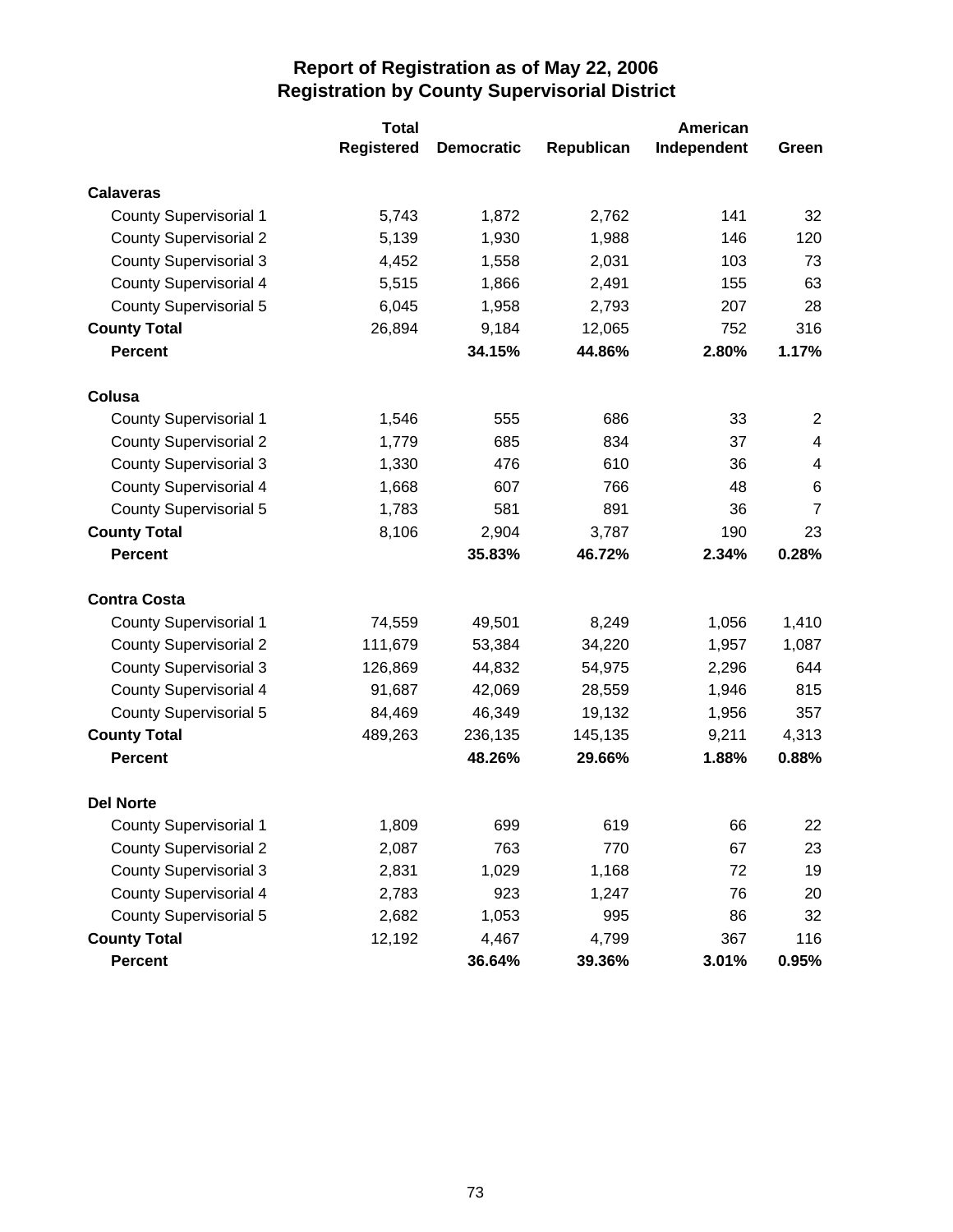|                               |             | <b>Natural</b>          | Peace and      |                | <b>Decline to</b> |
|-------------------------------|-------------|-------------------------|----------------|----------------|-------------------|
|                               | Libertarian | Law                     | Freedom        | <b>Other</b>   | <b>State</b>      |
| <b>Calaveras</b>              |             |                         |                |                |                   |
| <b>County Supervisorial 1</b> | 53          | 3                       | 9              | 16             | 855               |
| <b>County Supervisorial 2</b> | 79          | 11                      | 15             | 23             | 827               |
| <b>County Supervisorial 3</b> | 39          | 1                       | 10             | 17             | 620               |
| <b>County Supervisorial 4</b> | 115         | $\overline{2}$          | 18             | 18             | 787               |
| <b>County Supervisorial 5</b> | 49          | $\overline{2}$          | 11             | 22             | 975               |
| <b>County Total</b>           | 335         | 19                      | 63             | 96             | 4,064             |
| <b>Percent</b>                | 1.25%       | 0.07%                   | 0.23%          | 0.36%          | 15.11%            |
| Colusa                        |             |                         |                |                |                   |
| <b>County Supervisorial 1</b> | 9           | 0                       | 3              | $\overline{2}$ | 256               |
| <b>County Supervisorial 2</b> | 3           | 0                       | $\overline{7}$ | 5              | 204               |
| <b>County Supervisorial 3</b> | 4           | 0                       | 1              | $\overline{2}$ | 197               |
| <b>County Supervisorial 4</b> | 5           | $\Omega$                | 3              | $\overline{7}$ | 226               |
| <b>County Supervisorial 5</b> | 10          | 1                       | 8              | 10             | 239               |
| <b>County Total</b>           | 31          | 1                       | 22             | 26             | 1,122             |
| <b>Percent</b>                | 0.38%       | 0.01%                   | 0.27%          | 0.32%          | 13.84%            |
| <b>Contra Costa</b>           |             |                         |                |                |                   |
| <b>County Supervisorial 1</b> | 303         | 165                     | 327            | 400            | 13,148            |
| <b>County Supervisorial 2</b> | 541         | 120                     | 204            | 879            | 19,287            |
| <b>County Supervisorial 3</b> | 500         | 77                      | 128            | 816            | 22,601            |
| <b>County Supervisorial 4</b> | 529         | 104                     | 237            | 670            | 16,758            |
| <b>County Supervisorial 5</b> | 344         | 61                      | 324            | 455            | 15,491            |
| <b>County Total</b>           | 2,217       | 527                     | 1,220          | 3,220          | 87,285            |
| <b>Percent</b>                | 0.45%       | 0.11%                   | 0.25%          | 0.66%          | 17.84%            |
| <b>Del Norte</b>              |             |                         |                |                |                   |
| <b>County Supervisorial 1</b> | 16          | $\pmb{0}$               | 5              | 25             | 357               |
| <b>County Supervisorial 2</b> | 18          | $\overline{c}$          | 12             | 24             | 408               |
| <b>County Supervisorial 3</b> | 25          | 1                       | 3              | 19             | 495               |
| <b>County Supervisorial 4</b> | 14          | $\overline{\mathbf{c}}$ | 9              | 22             | 470               |
| <b>County Supervisorial 5</b> | 19          | $\boldsymbol{0}$        | 10             | 24             | 463               |
| <b>County Total</b>           | 92          | 5                       | 39             | 114            | 2,193             |
| <b>Percent</b>                | 0.75%       | 0.04%                   | 0.32%          | 0.94%          | 17.99%            |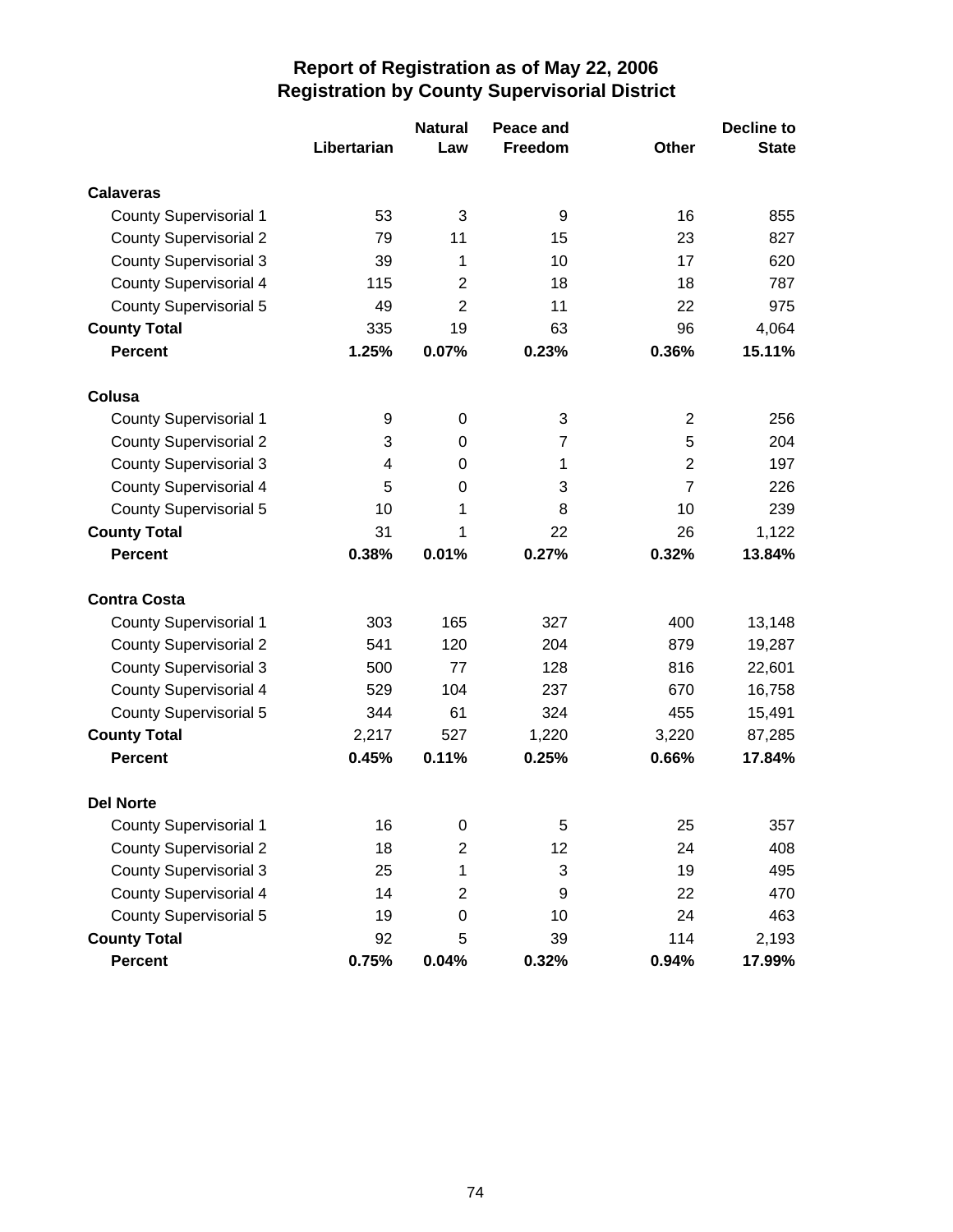|                               | <b>Total</b>      | American          |            |             |       |
|-------------------------------|-------------------|-------------------|------------|-------------|-------|
|                               | <b>Registered</b> | <b>Democratic</b> | Republican | Independent | Green |
| <b>El Dorado</b>              |                   |                   |            |             |       |
| <b>County Supervisorial 1</b> | 20,495            | 5,458             | 11,189     | 398         | 101   |
| <b>County Supervisorial 2</b> | 24,393            | 7,226             | 11,987     | 621         | 204   |
| <b>County Supervisorial 3</b> | 18,328            | 6,222             | 8,121      | 518         | 219   |
| <b>County Supervisorial 4</b> | 21,772            | 6,302             | 11,033     | 532         | 212   |
| <b>County Supervisorial 5</b> | 14,183            | 5,354             | 4,077      | 455         | 300   |
| <b>County Total</b>           | 99,171            | 30,562            | 46,407     | 2,524       | 1,036 |
| <b>Percent</b>                |                   | 30.82%            | 46.79%     | 2.55%       | 1.04% |
| <b>Fresno</b>                 |                   |                   |            |             |       |
| <b>County Supervisorial 1</b> | 57,077            | 27,316            | 21,050     | 1,006       | 216   |
| <b>County Supervisorial 2</b> | 86,674            | 28,933            | 44,845     | 1,330       | 524   |
| <b>County Supervisorial 3</b> | 46,836            | 24,109            | 15,519     | 777         | 361   |
| <b>County Supervisorial 4</b> | 49,596            | 21,225            | 21,461     | 760         | 124   |
| County Supervisorial 5        | 85,428            | 27,739            | 44,101     | 1,673       | 397   |
| <b>County Total</b>           | 325,611           | 129,322           | 146,976    | 5,546       | 1,622 |
| <b>Percent</b>                |                   | 39.72%            | 45.14%     | 1.70%       | 0.50% |
| Glenn                         |                   |                   |            |             |       |
| <b>County Supervisorial 1</b> | 2,503             | 789               | 1,164      | 70          | 11    |
| <b>County Supervisorial 2</b> | 2,277             | 747               | 1,052      | 55          | 16    |
| <b>County Supervisorial 3</b> | 2,775             | 814               | 1,487      | 74          | 4     |
| <b>County Supervisorial 4</b> | 2,256             | 796               | 974        | 72          | 4     |
| <b>County Supervisorial 5</b> | 2,042             | 744               | 930        | 41          | 11    |
| <b>County Total</b>           | 11,853            | 3,890             | 5,607      | 312         | 46    |
| <b>Percent</b>                |                   | 32.82%            | 47.30%     | 2.63%       | 0.39% |
| <b>Humboldt</b>               |                   |                   |            |             |       |
| County Supervisorial 1        | 15,464            | 6,000             | 5,923      | 351         | 398   |
| <b>County Supervisorial 2</b> | 16,223            | 6,288             | 5,621      | 414         | 614   |
| <b>County Supervisorial 3</b> | 17,420            | 7,404             | 3,167      | 356         | 1,811 |
| <b>County Supervisorial 4</b> | 13,346            | 5,711             | 3,720      | 336         | 621   |
| <b>County Supervisorial 5</b> | 16,583            | 7,222             | 4,587      | 420         | 849   |
| <b>County Total</b>           | 79,036            | 32,625            | 23,018     | 1,877       | 4,293 |
| Percent                       |                   | 41.28%            | 29.12%     | 2.37%       | 5.43% |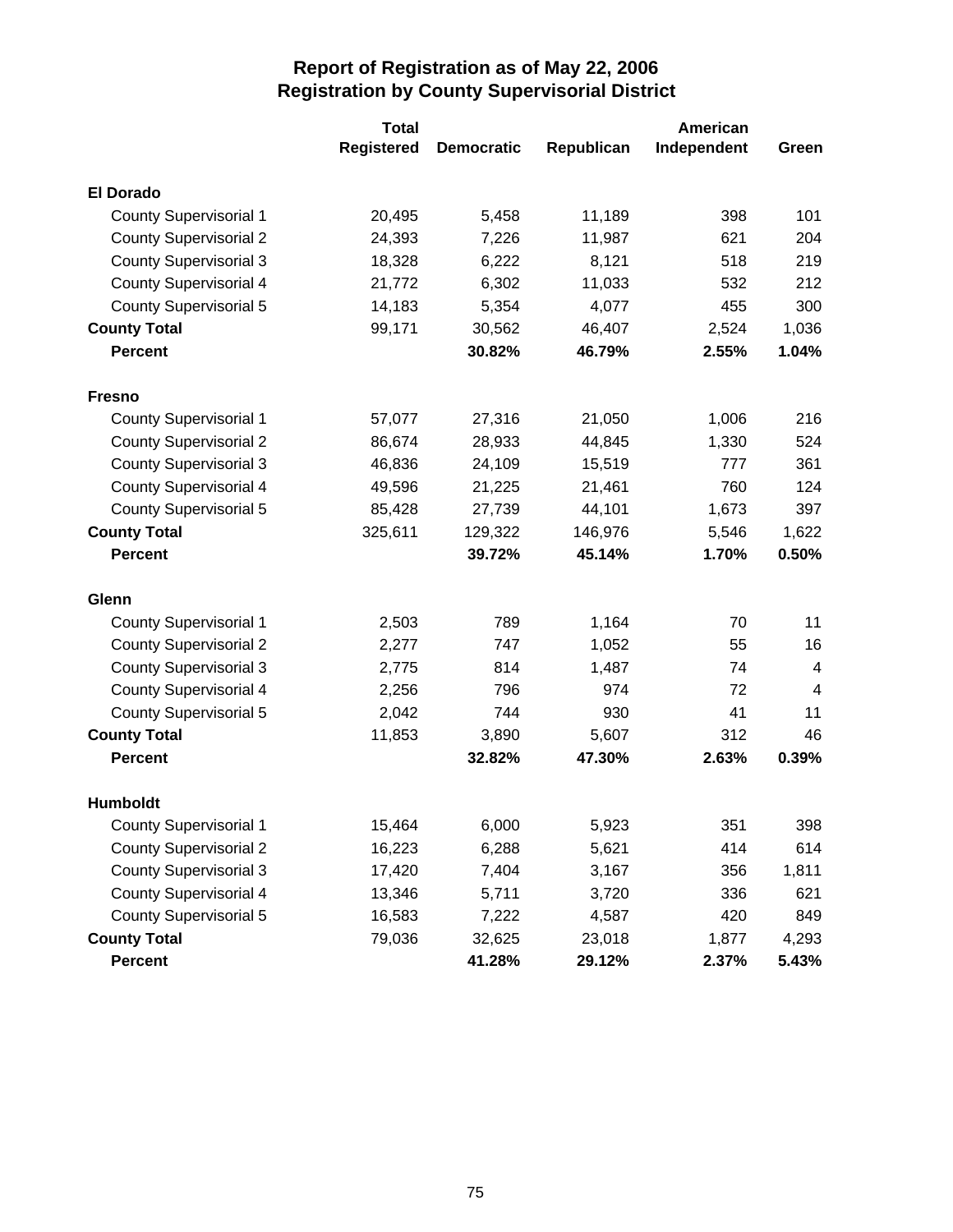|                               |                | <b>Natural</b> | Peace and      |              | <b>Decline to</b> |
|-------------------------------|----------------|----------------|----------------|--------------|-------------------|
|                               | Libertarian    | Law            | <b>Freedom</b> | <b>Other</b> | <b>State</b>      |
| <b>El Dorado</b>              |                |                |                |              |                   |
| <b>County Supervisorial 1</b> | 99             | $\overline{7}$ | 26             | 109          | 3,108             |
| <b>County Supervisorial 2</b> | 179            | $\overline{7}$ | 56             | 152          | 3,961             |
| <b>County Supervisorial 3</b> | 108            | 11             | 62             | 130          | 2,937             |
| <b>County Supervisorial 4</b> | 157            | 11             | 31             | 144          | 3,350             |
| <b>County Supervisorial 5</b> | 139            | 21             | 77             | 120          | 3,640             |
| <b>County Total</b>           | 682            | 57             | 252            | 655          | 16,996            |
| <b>Percent</b>                | 0.69%          | 0.06%          | 0.25%          | 0.66%        | 17.14%            |
| <b>Fresno</b>                 |                |                |                |              |                   |
| <b>County Supervisorial 1</b> | 191            | 46             | 103            | 495          | 6,654             |
| <b>County Supervisorial 2</b> | 320            | 49             | 110            | 803          | 9,760             |
| <b>County Supervisorial 3</b> | 162            | 41             | 108            | 409          | 5,350             |
| <b>County Supervisorial 4</b> | 133            | 43             | 102            | 378          | 5,370             |
| <b>County Supervisorial 5</b> | 328            | 37             | 129            | 837          | 10,187            |
| <b>County Total</b>           | 1,134          | 216            | 552            | 2,922        | 37,321            |
| <b>Percent</b>                | 0.35%          | 0.07%          | 0.17%          | 0.90%        | 11.46%            |
| Glenn                         |                |                |                |              |                   |
| <b>County Supervisorial 1</b> | 12             | 1              | 11             | 9            | 436               |
| <b>County Supervisorial 2</b> | 3              | 3              | 5              | 5            | 391               |
| <b>County Supervisorial 3</b> | $\overline{7}$ | $\overline{2}$ | 6              | 4            | 377               |
| <b>County Supervisorial 4</b> | 12             | 1              | 6              | 10           | 381               |
| <b>County Supervisorial 5</b> | 5              | $\overline{2}$ | 9              | 1            | 299               |
| <b>County Total</b>           | 39             | 9              | 37             | 29           | 1,884             |
| <b>Percent</b>                | 0.33%          | 0.08%          | 0.31%          | 0.24%        | 15.89%            |
| <b>Humboldt</b>               |                |                |                |              |                   |
| <b>County Supervisorial 1</b> | 111            | 11             | 35             | 56           | 2,579             |
| <b>County Supervisorial 2</b> | 146            | 17             | 61             | 36           | 3,026             |
| <b>County Supervisorial 3</b> | 194            | 27             | 72             | 44           | 4,345             |
| <b>County Supervisorial 4</b> | 127            | 14             | 48             | 46           | 2,723             |
| <b>County Supervisorial 5</b> | 132            | 37             | 63             | 42           | 3,231             |
| <b>County Total</b>           | 710            | 106            | 279            | 224          | 15,904            |
| Percent                       | 0.90%          | 0.13%          | 0.35%          | 0.28%        | 20.12%            |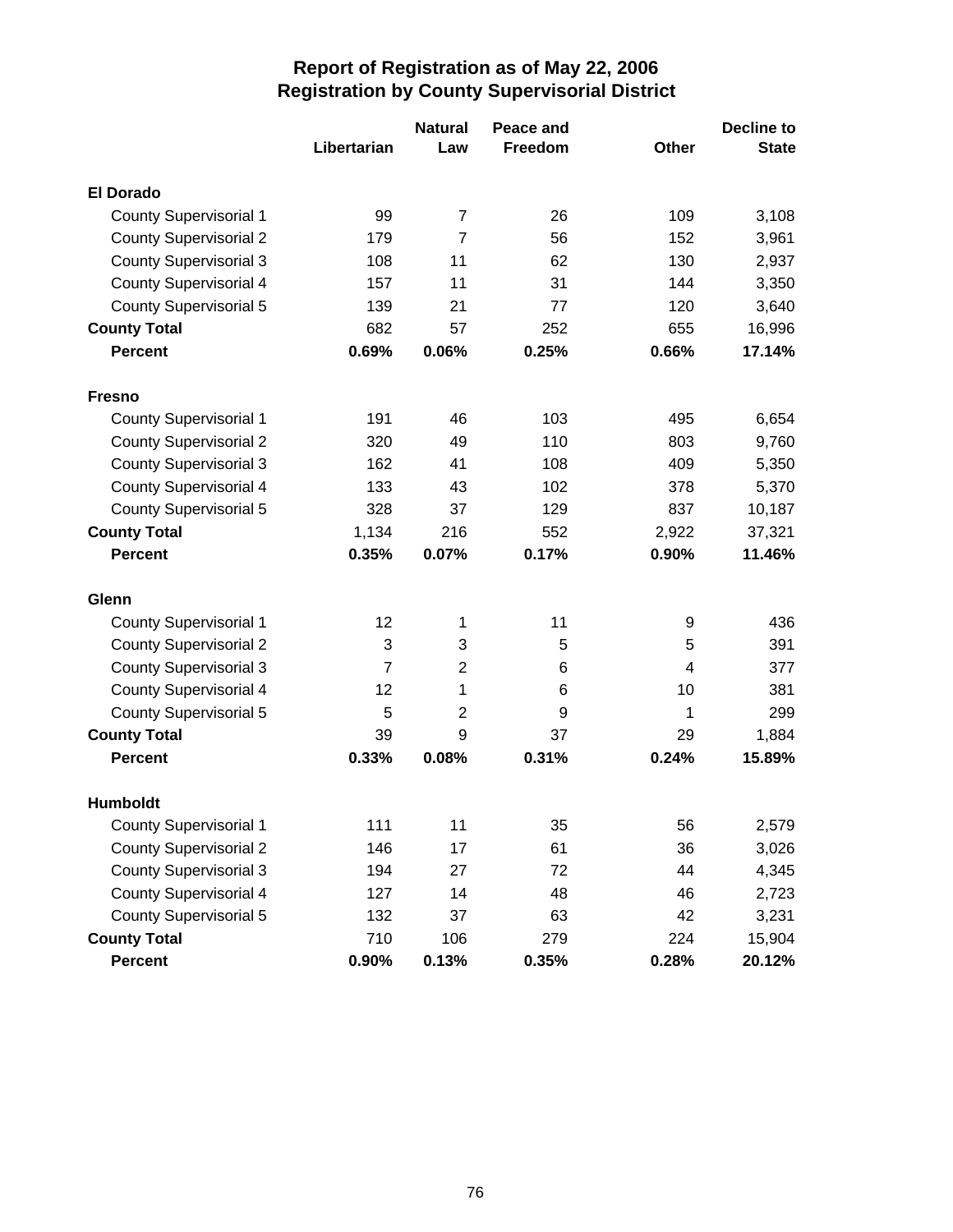|                               | <b>Total</b>      |                   | American   |             |       |  |
|-------------------------------|-------------------|-------------------|------------|-------------|-------|--|
|                               | <b>Registered</b> | <b>Democratic</b> | Republican | Independent | Green |  |
| <b>Imperial</b>               |                   |                   |            |             |       |  |
| <b>County Supervisorial 1</b> | 12,378            | 8,491             | 1,458      | 138         | 28    |  |
| <b>County Supervisorial 2</b> | 10,638            | 5,555             | 3,246      | 177         | 24    |  |
| <b>County Supervisorial 3</b> | 10,740            | 5,224             | 3,571      | 222         | 21    |  |
| <b>County Supervisorial 4</b> | 10,336            | 5,044             | 3,485      | 215         | 18    |  |
| County Supervisorial 5        | 9,672             | 5,513             | 2,495      | 221         | 26    |  |
| <b>County Total</b>           | 53,764            | 29,827            | 14,255     | 973         | 117   |  |
| <b>Percent</b>                |                   | 55.48%            | 26.51%     | 1.81%       | 0.22% |  |
| Inyo                          |                   |                   |            |             |       |  |
| <b>County Supervisorial 1</b> | 2,338             | 672               | 1,241      | 49          | 21    |  |
| <b>County Supervisorial 2</b> | 1,983             | 634               | 837        | 59          | 24    |  |
| <b>County Supervisorial 3</b> | 2,597             | 800               | 1,263      | 67          | 21    |  |
| County Supervisorial 4        | 2,098             | 683               | 953        | 48          | 15    |  |
| <b>County Supervisorial 5</b> | 1,715             | 670               | 598        | 69          | 30    |  |
| <b>County Total</b>           | 10,731            | 3,459             | 4,892      | 292         | 111   |  |
| <b>Percent</b>                |                   | 32.23%            | 45.59%     | 2.72%       | 1.03% |  |
| Kern                          |                   |                   |            |             |       |  |
| <b>County Supervisorial 1</b> | 55,182            | 19,801            | 25,928     | 1,391       | 144   |  |
| <b>County Supervisorial 2</b> | 58,140            | 18,988            | 27,870     | 1,749       | 159   |  |
| <b>County Supervisorial 3</b> | 65,542            | 20,331            | 34,977     | 1,679       | 195   |  |
| <b>County Supervisorial 4</b> | 70,491            | 19,972            | 39,202     | 1,687       | 204   |  |
| <b>County Supervisorial 5</b> | 37,612            | 21,262            | 11,039     | 798         | 74    |  |
| <b>County Total</b>           | 286,967           | 100,354           | 139,016    | 7,304       | 776   |  |
| <b>Percent</b>                |                   | 34.97%            | 48.44%     | 2.55%       | 0.27% |  |
| <b>Kings</b>                  |                   |                   |            |             |       |  |
| <b>County Supervisorial 1</b> | 7,556             | 2,358             | 3,916      | 165         | 20    |  |
| <b>County Supervisorial 2</b> | 5,787             | 3,142             | 1,803      | 122         | 14    |  |
| <b>County Supervisorial 3</b> | 12,231            | 3,577             | 6,892      | 221         | 34    |  |
| County Supervisorial 4        | 9,040             | 4,061             | 3,706      | 166         | 18    |  |
| <b>County Supervisorial 5</b> | 9,612             | 3,711             | 4,544      | 198         | 25    |  |
| <b>County Total</b>           | 44,226            | 16,849            | 20,861     | 872         | 111   |  |
| Percent                       |                   | 38.10%            | 47.17%     | 1.97%       | 0.25% |  |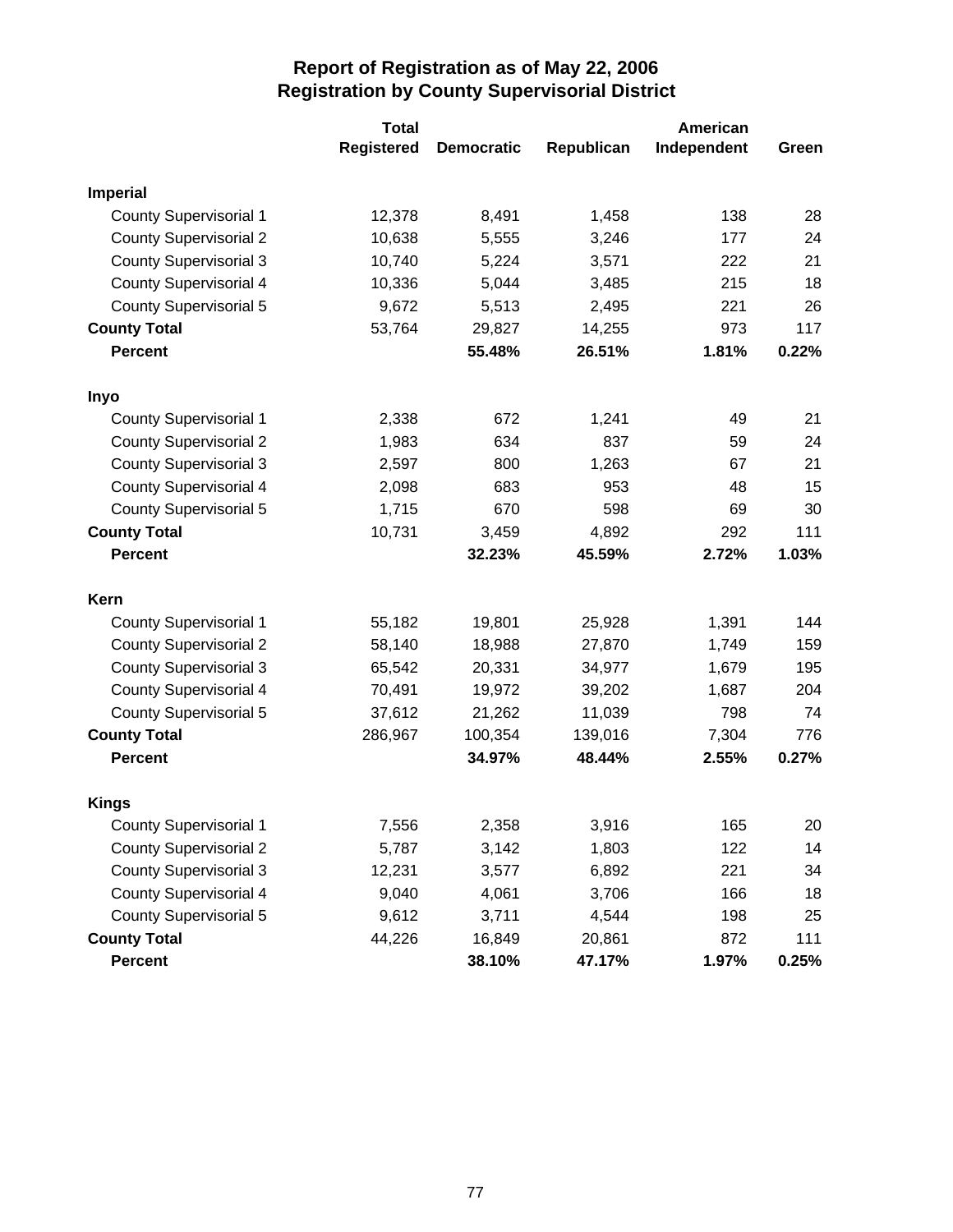|                               |             | <b>Natural</b> | Peace and        |       | <b>Decline to</b> |
|-------------------------------|-------------|----------------|------------------|-------|-------------------|
|                               | Libertarian | Law            | <b>Freedom</b>   | Other | <b>State</b>      |
| <b>Imperial</b>               |             |                |                  |       |                   |
| <b>County Supervisorial 1</b> | 36          | 16             | 56               | 52    | 2,103             |
| <b>County Supervisorial 2</b> | 29          | 13             | 35               | 58    | 1,501             |
| <b>County Supervisorial 3</b> | 35          | 15             | 32               | 58    | 1,562             |
| <b>County Supervisorial 4</b> | 30          | 9              | 42               | 68    | 1,425             |
| <b>County Supervisorial 5</b> | 33          | 11             | 41               | 45    | 1,287             |
| <b>County Total</b>           | 163         | 64             | 206              | 281   | 7,878             |
| <b>Percent</b>                | 0.30%       | 0.12%          | 0.38%            | 0.52% | 14.65%            |
| Inyo                          |             |                |                  |       |                   |
| <b>County Supervisorial 1</b> | 8           | 1              | 6                | 9     | 331               |
| <b>County Supervisorial 2</b> | 13          | 1              | 6                | 13    | 396               |
| <b>County Supervisorial 3</b> | 9           | $\overline{2}$ | 6                | 17    | 412               |
| <b>County Supervisorial 4</b> | 17          | 1              | 5                | 12    | 364               |
| <b>County Supervisorial 5</b> | 25          | 1              | 6                | 18    | 298               |
| <b>County Total</b>           | 72          | 6              | 29               | 69    | 1,801             |
| <b>Percent</b>                | 0.67%       | 0.06%          | 0.27%            | 0.64% | 16.78%            |
| Kern                          |             |                |                  |       |                   |
| <b>County Supervisorial 1</b> | 285         | 41             | 114              | 79    | 7,399             |
| <b>County Supervisorial 2</b> | 309         | 38             | 133              | 132   | 8,762             |
| <b>County Supervisorial 3</b> | 314         | 28             | 96               | 103   | 7,819             |
| <b>County Supervisorial 4</b> | 313         | 45             | 105              | 98    | 8,865             |
| <b>County Supervisorial 5</b> | 138         | 44             | 121              | 69    | 4,067             |
| <b>County Total</b>           | 1,359       | 196            | 569              | 481   | 36,912            |
| <b>Percent</b>                | 0.47%       | 0.07%          | 0.20%            | 0.17% | 12.86%            |
| <b>Kings</b>                  |             |                |                  |       |                   |
| County Supervisorial 1        | 27          | 5              | $\boldsymbol{2}$ | 69    | 994               |
| <b>County Supervisorial 2</b> | 18          | 9              | 5                | 48    | 626               |
| <b>County Supervisorial 3</b> | 42          | $\overline{7}$ | 1                | 95    | 1,362             |
| <b>County Supervisorial 4</b> | 23          | 7              | 6                | 89    | 964               |
| <b>County Supervisorial 5</b> | 26          | $\mathbf 0$    | 2                | 75    | 1,031             |
| <b>County Total</b>           | 136         | 28             | 16               | 376   | 4,977             |
| Percent                       | 0.31%       | 0.06%          | 0.04%            | 0.85% | 11.25%            |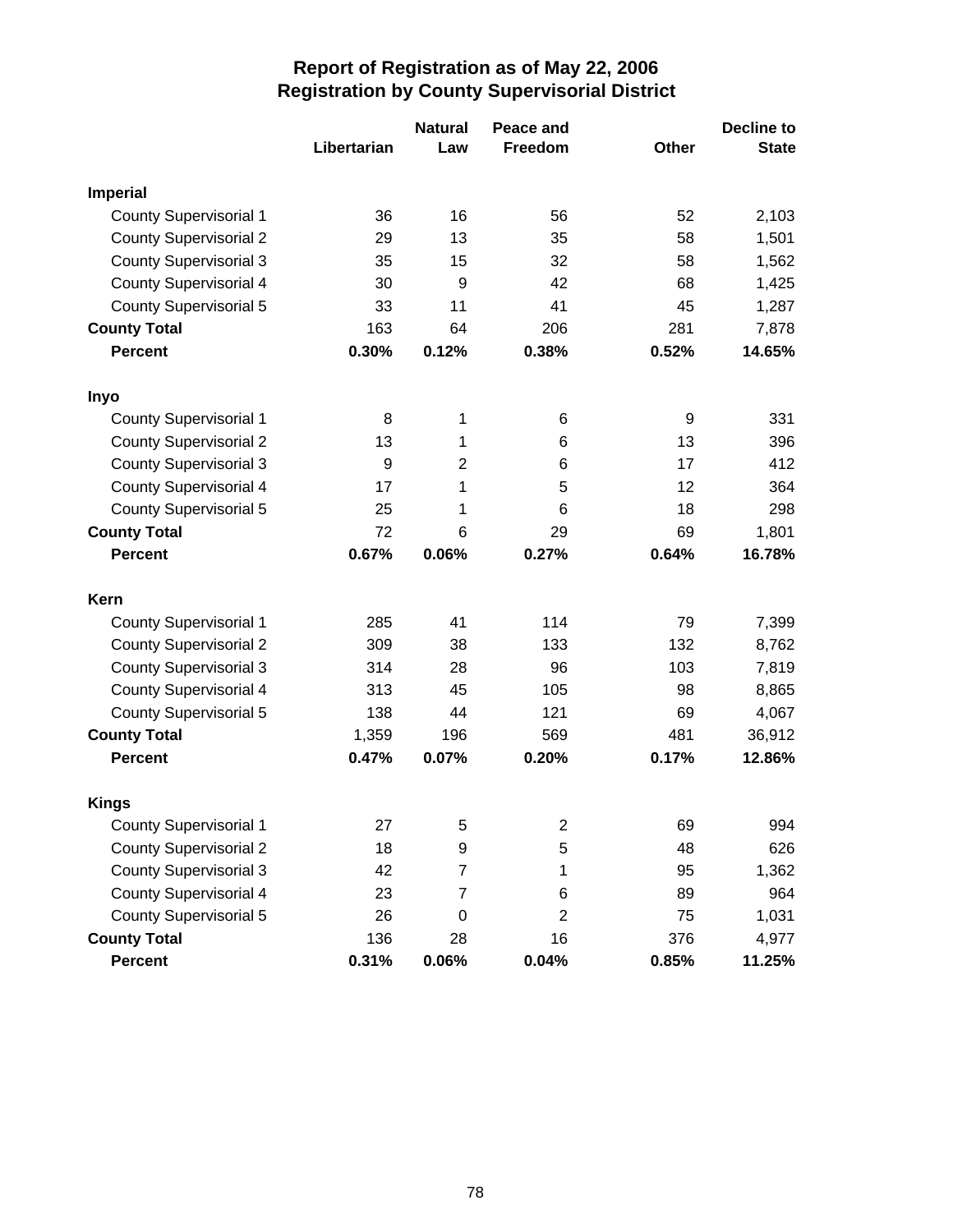|                               | <b>Total</b>      | American          |            |             |                |
|-------------------------------|-------------------|-------------------|------------|-------------|----------------|
|                               | <b>Registered</b> | <b>Democratic</b> | Republican | Independent | Green          |
| Lake                          |                   |                   |            |             |                |
| <b>County Supervisorial 1</b> | 6,845             | 2,822             | 2,217      | 226         | 108            |
| <b>County Supervisorial 2</b> | 5,285             | 2,766             | 1,205      | 174         | 63             |
| <b>County Supervisorial 3</b> | 6,534             | 2,985             | 1,901      | 212         | 91             |
| <b>County Supervisorial 4</b> | 6,437             | 2,488             | 2,581      | 149         | 83             |
| <b>County Supervisorial 5</b> | 6,904             | 2,868             | 2,375      | 204         | 97             |
| <b>County Total</b>           | 32,005            | 13,929            | 10,279     | 965         | 442            |
| <b>Percent</b>                |                   | 43.52%            | 32.12%     | 3.02%       | 1.38%          |
| Lassen                        |                   |                   |            |             |                |
| <b>County Supervisorial 1</b> | 2,907             | 950               | 1,241      | 125         | 15             |
| <b>County Supervisorial 2</b> | 2,773             | 878               | 1,130      | 129         | 15             |
| <b>County Supervisorial 3</b> | 3,243             | 816               | 1,708      | 126         | 12             |
| <b>County Supervisorial 4</b> | 2,812             | 797               | 1,423      | 84          | 14             |
| <b>County Supervisorial 5</b> | 2,436             | 728               | 1,078      | 133         | 8              |
| <b>County Total</b>           | 14,171            | 4,169             | 6,580      | 597         | 64             |
| <b>Percent</b>                |                   | 29.42%            | 46.43%     | 4.21%       | 0.45%          |
| <b>Los Angeles</b>            |                   |                   |            |             |                |
| <b>County Supervisorial 1</b> | 554,641           | 320,637           | 103,111    | 8,589       | 3,378          |
| <b>County Supervisorial 2</b> | 655,516           | 437,590           | 80,126     | 9,956       | 3,526          |
| <b>County Supervisorial 3</b> | 843,162           | 438,308           | 191,904    | 14,045      | 8,011          |
| <b>County Supervisorial 4</b> | 851,246           | 372,263           | 286,462    | 14,439      | 4,919          |
| <b>County Supervisorial 5</b> | 934,918           | 361,133           | 362,127    | 17,113      | 5,566          |
| <b>County Total</b>           | 3,839,483         | 1,929,931         | 1,023,730  | 64,142      | 25,400         |
| <b>Percent</b>                |                   | 50.27%            | 26.66%     | 1.67%       | 0.66%          |
| <b>Madera</b>                 |                   |                   |            |             |                |
| <b>County Supervisorial 1</b> | 9,736             | 2,880             | 5,388      | 168         | 51             |
| <b>County Supervisorial 2</b> | 6,558             | 2,297             | 3,315      | 133         | 13             |
| <b>County Supervisorial 3</b> | 6,575             | 2,664             | 3,005      | 74          | 12             |
| <b>County Supervisorial 4</b> | 3,316             | 1,760             | 1,002      | 56          | $\overline{7}$ |
| <b>County Supervisorial 5</b> | 10,312            | 2,950             | 5,729      | 225         | 89             |
| <b>County Total</b>           | 36,497            | 12,551            | 18,439     | 656         | 172            |
| Percent                       |                   | 34.39%            | 50.52%     | 1.80%       | 0.47%          |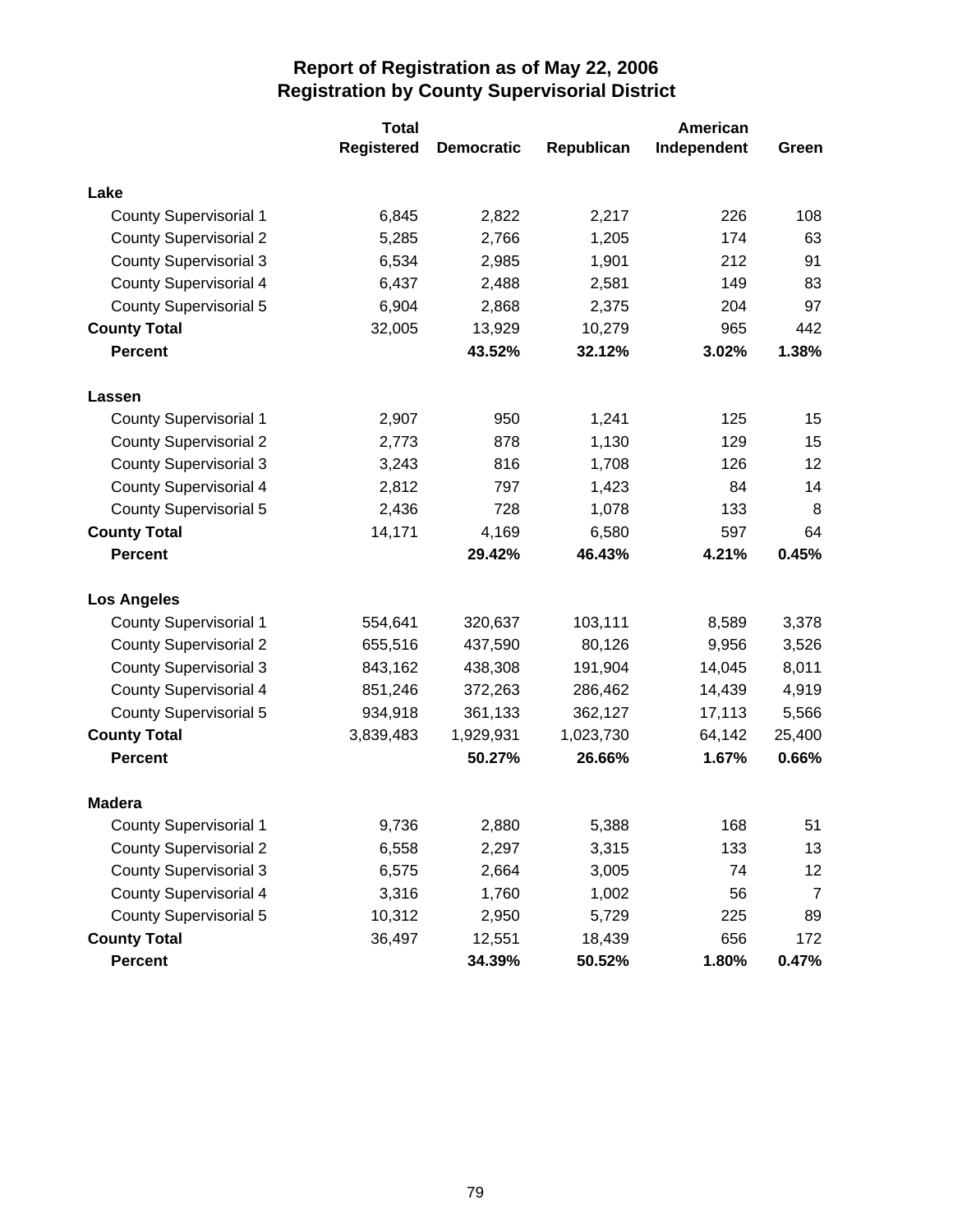|                               |             | <b>Natural</b>          | Peace and      |        | <b>Decline to</b> |
|-------------------------------|-------------|-------------------------|----------------|--------|-------------------|
|                               | Libertarian | Law                     | <b>Freedom</b> | Other  | <b>State</b>      |
| Lake                          |             |                         |                |        |                   |
| <b>County Supervisorial 1</b> | 49          | 4                       | 28             | 13     | 1,378             |
| <b>County Supervisorial 2</b> | 37          | $\overline{2}$          | 22             | 12     | 1,004             |
| <b>County Supervisorial 3</b> | 43          | 6                       | 29             | 26     | 1,241             |
| <b>County Supervisorial 4</b> | 36          | 5                       | 12             | 11     | 1,072             |
| <b>County Supervisorial 5</b> | 52          | 4                       | 23             | 11     | 1,270             |
| <b>County Total</b>           | 217         | 21                      | 114            | 73     | 5,965             |
| <b>Percent</b>                | 0.68%       | 0.07%                   | 0.36%          | 0.23%  | 18.64%            |
| Lassen                        |             |                         |                |        |                   |
| <b>County Supervisorial 1</b> | 22          | $\boldsymbol{0}$        | 7              | 16     | 531               |
| <b>County Supervisorial 2</b> | 15          | 5                       | 10             | 20     | 571               |
| <b>County Supervisorial 3</b> | 20          | 0                       | 1              | 11     | 549               |
| <b>County Supervisorial 4</b> | 5           | $\overline{2}$          | 4              | 9      | 474               |
| <b>County Supervisorial 5</b> | 26          | 4                       | 5              | 11     | 443               |
| <b>County Total</b>           | 88          | 11                      | 27             | 67     | 2,568             |
| <b>Percent</b>                | 0.62%       | 0.08%                   | 0.19%          | 0.47%  | 18.12%            |
| <b>Los Angeles</b>            |             |                         |                |        |                   |
| <b>County Supervisorial 1</b> | 2,010       | 1,055                   | 6,489          | 2,670  | 106,702           |
| <b>County Supervisorial 2</b> | 2,215       | 3,534                   | 5,271          | 3,483  | 109,815           |
| <b>County Supervisorial 3</b> | 4,798       | 1,058                   | 3,658          | 6,794  | 174,586           |
| County Supervisorial 4        | 4,265       | 1,300                   | 4,768          | 5,013  | 157,817           |
| <b>County Supervisorial 5</b> | 4,706       | 1,009                   | 3,521          | 6,167  | 173,576           |
| <b>County Total</b>           | 17,994      | 7,956                   | 23,707         | 24,127 | 722,496           |
| <b>Percent</b>                | 0.47%       | 0.21%                   | 0.62%          | 0.63%  | 18.82%            |
| <b>Madera</b>                 |             |                         |                |        |                   |
| <b>County Supervisorial 1</b> | 34          | $\overline{\mathbf{c}}$ | 9              | 41     | 1,163             |
| <b>County Supervisorial 2</b> | 23          | 4                       | 11             | 16     | 746               |
| <b>County Supervisorial 3</b> | 15          | 1                       | 6              | 24     | 774               |
| <b>County Supervisorial 4</b> | 6           | 4                       | 10             | 8      | 463               |
| <b>County Supervisorial 5</b> | 62          | 4                       | 8              | 52     | 1,193             |
| <b>County Total</b>           | 140         | 15                      | 44             | 141    | 4,339             |
| <b>Percent</b>                | 0.38%       | 0.04%                   | 0.12%          | 0.39%  | 11.89%            |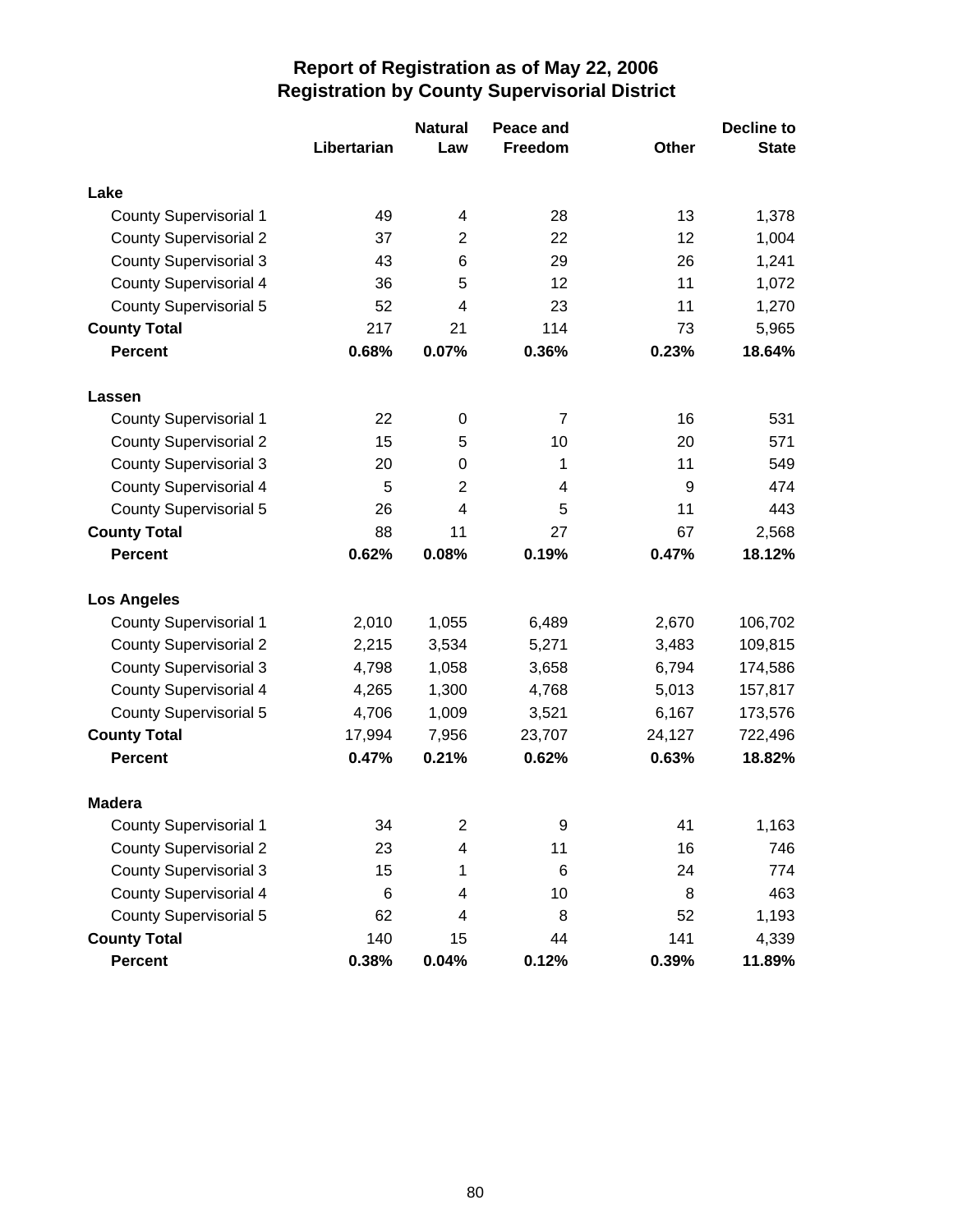|                               | <b>Total</b>      |                   | American   |             |       |  |
|-------------------------------|-------------------|-------------------|------------|-------------|-------|--|
|                               | <b>Registered</b> | <b>Democratic</b> | Republican | Independent | Green |  |
| <b>Marin</b>                  |                   |                   |            |             |       |  |
| <b>County Supervisorial 1</b> | 30,141            | 15,465            | 7,460      | 516         | 556   |  |
| <b>County Supervisorial 2</b> | 33,138            | 18,026            | 6,535      | 608         | 1,100 |  |
| <b>County Supervisorial 3</b> | 33,117            | 17,125            | 7,101      | 536         | 676   |  |
| <b>County Supervisorial 4</b> | 22,299            | 12,003            | 4,304      | 375         | 826   |  |
| County Supervisorial 5        | 28,834            | 13,384            | 8,345      | 638         | 421   |  |
| <b>County Total</b>           | 147,529           | 76,003            | 33,745     | 2,673       | 3,579 |  |
| <b>Percent</b>                |                   | 51.52%            | 22.87%     | 1.81%       | 2.43% |  |
| <b>Mariposa</b>               |                   |                   |            |             |       |  |
| <b>County Supervisorial 1</b> | 1,822             | 773               | 520        | 54          | 69    |  |
| <b>County Supervisorial 2</b> | 2,131             | 684               | 984        | 79          | 10    |  |
| <b>County Supervisorial 3</b> | 2,453             | 752               | 1,269      | 69          | 31    |  |
| <b>County Supervisorial 4</b> | 2,430             | 750               | 1,232      | 67          | 14    |  |
| <b>County Supervisorial 5</b> | 2,492             | 694               | 1,307      | 53          | 34    |  |
| <b>County Total</b>           | 11,328            | 3,653             | 5,312      | 322         | 158   |  |
| <b>Percent</b>                |                   | 32.25%            | 46.89%     | 2.84%       | 1.39% |  |
| <b>Mendocino</b>              |                   |                   |            |             |       |  |
| <b>County Supervisorial 1</b> | 9,622             | 3,882             | 3,308      | 254         | 325   |  |
| <b>County Supervisorial 2</b> | 8,076             | 3,691             | 2,228      | 197         | 269   |  |
| <b>County Supervisorial 3</b> | 10,244            | 4,538             | 2,331      | 313         | 652   |  |
| <b>County Supervisorial 4</b> | 9,743             | 4,938             | 2,088      | 275         | 416   |  |
| <b>County Supervisorial 5</b> | 10,258            | 5,045             | 2,070      | 206         | 695   |  |
| <b>County Total</b>           | 47,943            | 22,094            | 12,025     | 1,245       | 2,357 |  |
| <b>Percent</b>                |                   | 46.08%            | 25.08%     | 2.60%       | 4.92% |  |
| <b>Merced</b>                 |                   |                   |            |             |       |  |
| <b>County Supervisorial 1</b> | 12,960            | 7,174             | 4,283      | 174         | 34    |  |
| <b>County Supervisorial 2</b> | 21,811            | 9,545             | 9,544      | 366         | 125   |  |
| <b>County Supervisorial 3</b> | 22,562            | 8,943             | 10,611     | 432         | 76    |  |
| <b>County Supervisorial 4</b> | 17,573            | 7,569             | 7,428      | 384         | 40    |  |
| <b>County Supervisorial 5</b> | 16,742            | 7,905             | 6,547      | 336         | 31    |  |
| <b>County Total</b>           | 91,648            | 41,136            | 38,413     | 1,692       | 306   |  |
| Percent                       |                   | 44.88%            | 41.91%     | 1.85%       | 0.33% |  |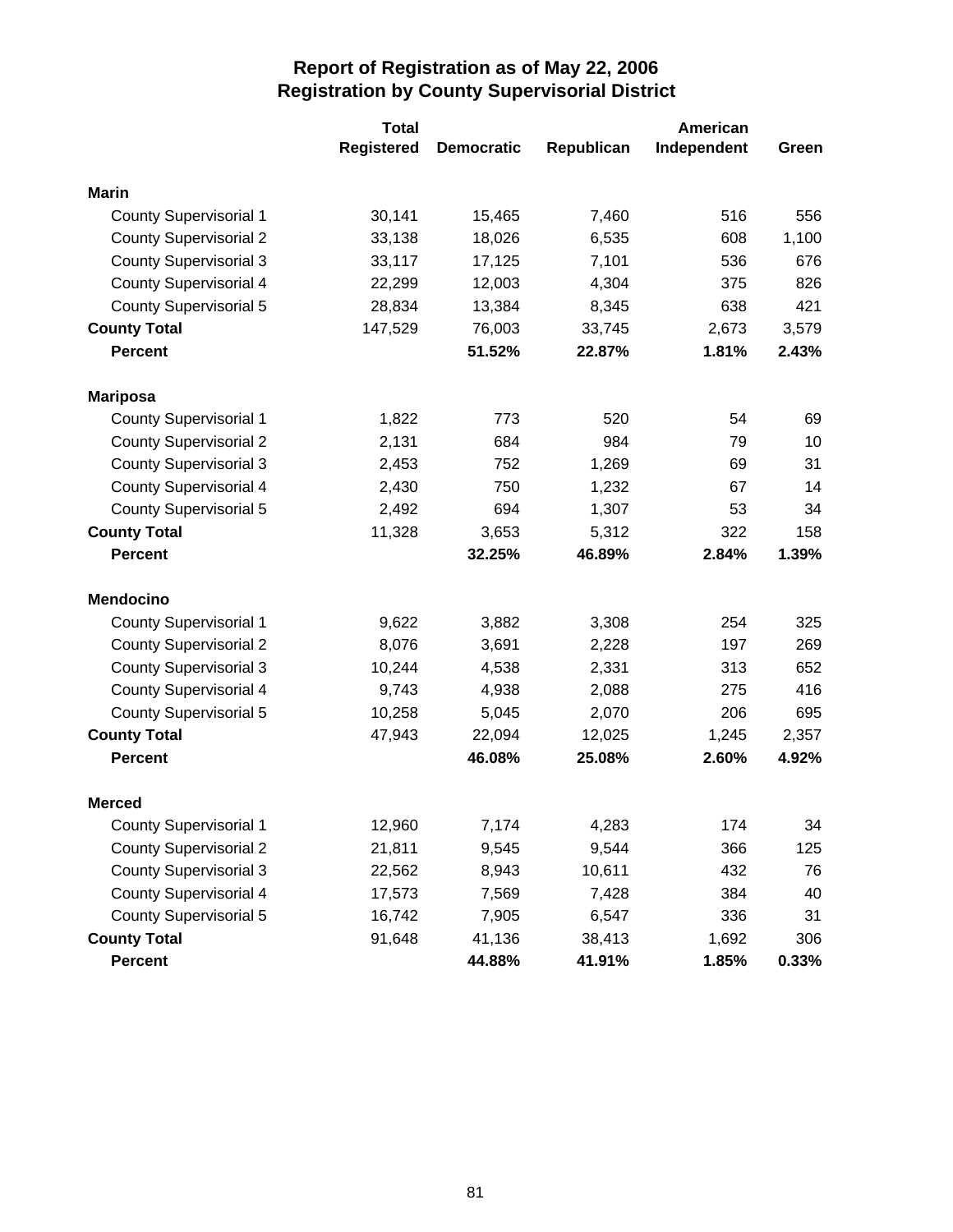|                               |                | <b>Natural</b> | Peace and      |              | <b>Decline to</b> |
|-------------------------------|----------------|----------------|----------------|--------------|-------------------|
|                               | Libertarian    | Law            | Freedom        | <b>Other</b> | <b>State</b>      |
| <b>Marin</b>                  |                |                |                |              |                   |
| <b>County Supervisorial 1</b> | 166            | 25             | 63             | 91           | 5,799             |
| <b>County Supervisorial 2</b> | 186            | 27             | 78             | 83           | 6,495             |
| <b>County Supervisorial 3</b> | 181            | 31             | 59             | 91           | 7,317             |
| <b>County Supervisorial 4</b> | 134            | 17             | 65             | 64           | 4,511             |
| <b>County Supervisorial 5</b> | 146            | 19             | 60             | 101          | 5,720             |
| <b>County Total</b>           | 813            | 119            | 325            | 430          | 29,842            |
| <b>Percent</b>                | 0.55%          | 0.08%          | 0.22%          | 0.29%        | 20.23%            |
| <b>Mariposa</b>               |                |                |                |              |                   |
| <b>County Supervisorial 1</b> | 14             | 1              | 8              | 30           | 353               |
| <b>County Supervisorial 2</b> | $\overline{7}$ | 3              | $\overline{2}$ | 36           | 326               |
| <b>County Supervisorial 3</b> | 13             | 1              | 5              | 28           | 285               |
| <b>County Supervisorial 4</b> | 21             | $\overline{2}$ | 6              | 27           | 311               |
| <b>County Supervisorial 5</b> | 24             | 1              | 4              | 33           | 342               |
| <b>County Total</b>           | 79             | 8              | 25             | 154          | 1,617             |
| <b>Percent</b>                | 0.70%          | 0.07%          | 0.22%          | 1.36%        | 14.27%            |
| <b>Mendocino</b>              |                |                |                |              |                   |
| <b>County Supervisorial 1</b> | 54             | 9              | 33             | 36           | 1,721             |
| <b>County Supervisorial 2</b> | 50             | 18             | 39             | 30           | 1,554             |
| <b>County Supervisorial 3</b> | 94             | 16             | 89             | 117          | 2,094             |
| <b>County Supervisorial 4</b> | 75             | 8              | 40             | 37           | 1,866             |
| <b>County Supervisorial 5</b> | 106            | 9              | 53             | 50           | 2,024             |
| <b>County Total</b>           | 379            | 60             | 254            | 270          | 9,259             |
| <b>Percent</b>                | 0.79%          | 0.13%          | 0.53%          | 0.56%        | 19.31%            |
| <b>Merced</b>                 |                |                |                |              |                   |
| <b>County Supervisorial 1</b> | 34             | 11             | 27             | 15           | 1,208             |
| <b>County Supervisorial 2</b> | 49             | $\overline{7}$ | 35             | 29           | 2,111             |
| <b>County Supervisorial 3</b> | 53             | 13             | 29             | 30           | 2,375             |
| <b>County Supervisorial 4</b> | 61             | 11             | 44             | 43           | 1,993             |
| <b>County Supervisorial 5</b> | 48             | $\overline{7}$ | 32             | 14           | 1,822             |
| <b>County Total</b>           | 245            | 49             | 167            | 131          | 9,509             |
| Percent                       | 0.27%          | 0.05%          | 0.18%          | 0.14%        | 10.38%            |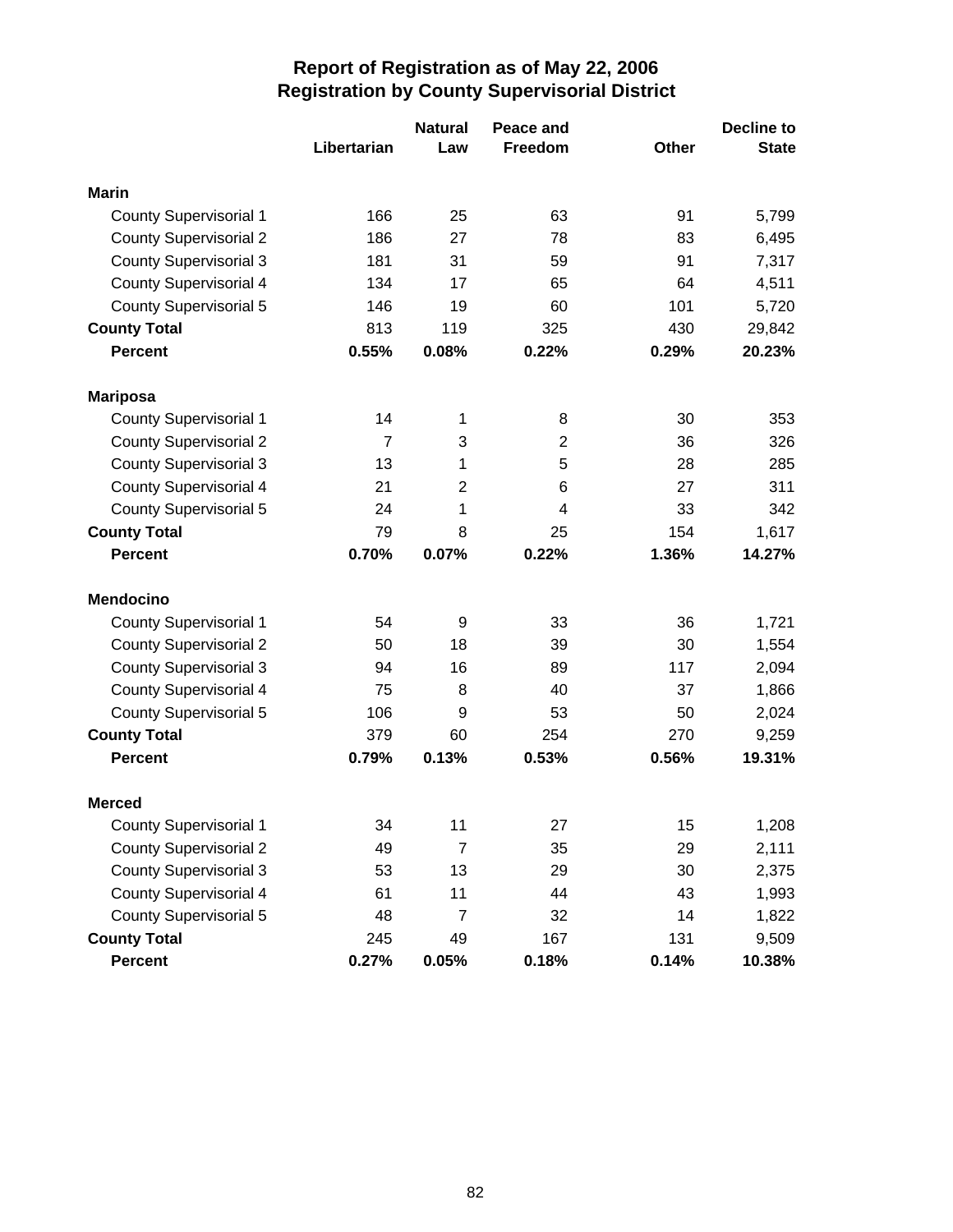|                               | <b>Total</b>      | American          |            |             |                |  |
|-------------------------------|-------------------|-------------------|------------|-------------|----------------|--|
|                               | <b>Registered</b> | <b>Democratic</b> | Republican | Independent | Green          |  |
| <b>Modoc</b>                  |                   |                   |            |             |                |  |
| <b>County Supervisorial 1</b> | 845               | 230               | 439        | 25          | 8              |  |
| <b>County Supervisorial 2</b> | 1,310             | 444               | 576        | 42          | 8              |  |
| <b>County Supervisorial 3</b> | 1,146             | 361               | 555        | 36          | 10             |  |
| <b>County Supervisorial 4</b> | 1,348             | 422               | 633        | 42          | $\mathbf 1$    |  |
| County Supervisorial 5        | 1,058             | 288               | 588        | 33          | $\overline{2}$ |  |
| <b>County Total</b>           | 5,707             | 1,745             | 2,791      | 178         | 29             |  |
| <b>Percent</b>                |                   | 30.58%            | 48.90%     | 3.12%       | 0.51%          |  |
| Mono                          |                   |                   |            |             |                |  |
| <b>County Supervisorial 1</b> | 1,131             | 381               | 345        | 45          | 29             |  |
| <b>County Supervisorial 2</b> | 1,499             | 488               | 620        | 50          | 16             |  |
| <b>County Supervisorial 3</b> | 1,216             | 362               | 446        | 30          | 26             |  |
| <b>County Supervisorial 4</b> | 1,287             | 373               | 621        | 31          | 17             |  |
| <b>County Supervisorial 5</b> | 1,355             | 434               | 495        | 35          | 26             |  |
| <b>County Total</b>           | 6,488             | 2,038             | 2,527      | 191         | 114            |  |
| <b>Percent</b>                |                   | 31.41%            | 38.95%     | 2.94%       | 1.76%          |  |
| <b>Monterey</b>               |                   |                   |            |             |                |  |
| <b>County Supervisorial 1</b> | 17,252            | 10,216            | 3,896      | 260         | 56             |  |
| <b>County Supervisorial 2</b> | 32,653            | 16,482            | 9,503      | 683         | 248            |  |
| <b>County Supervisorial 3</b> | 18,479            | 9,815             | 5,317      | 348         | 65             |  |
| <b>County Supervisorial 4</b> | 32,433            | 15,416            | 9,712      | 672         | 332            |  |
| <b>County Supervisorial 5</b> | 51,773            | 21,204            | 19,048     | 1,003       | 721            |  |
| <b>County Total</b>           | 152,590           | 73,133            | 47,476     | 2,966       | 1,422          |  |
| <b>Percent</b>                |                   | 47.93%            | 31.11%     | 1.94%       | 0.93%          |  |
| <b>Napa</b>                   |                   |                   |            |             |                |  |
| <b>County Supervisorial 1</b> | 11,783            | 5,637             | 3,528      | 257         | 203            |  |
| <b>County Supervisorial 2</b> | 14,485            | 6,684             | 4,805      | 355         | 153            |  |
| <b>County Supervisorial 3</b> | 13,318            | 5,466             | 4,689      | 292         | 215            |  |
| <b>County Supervisorial 4</b> | 12,505            | 5,634             | 4,206      | 323         | 155            |  |
| <b>County Supervisorial 5</b> | 14,416            | 7,191             | 3,781      | 350         | 197            |  |
| <b>County Total</b>           | 66,507            | 30,612            | 21,009     | 1,577       | 923            |  |
| Percent                       |                   | 46.03%            | 31.59%     | 2.37%       | 1.39%          |  |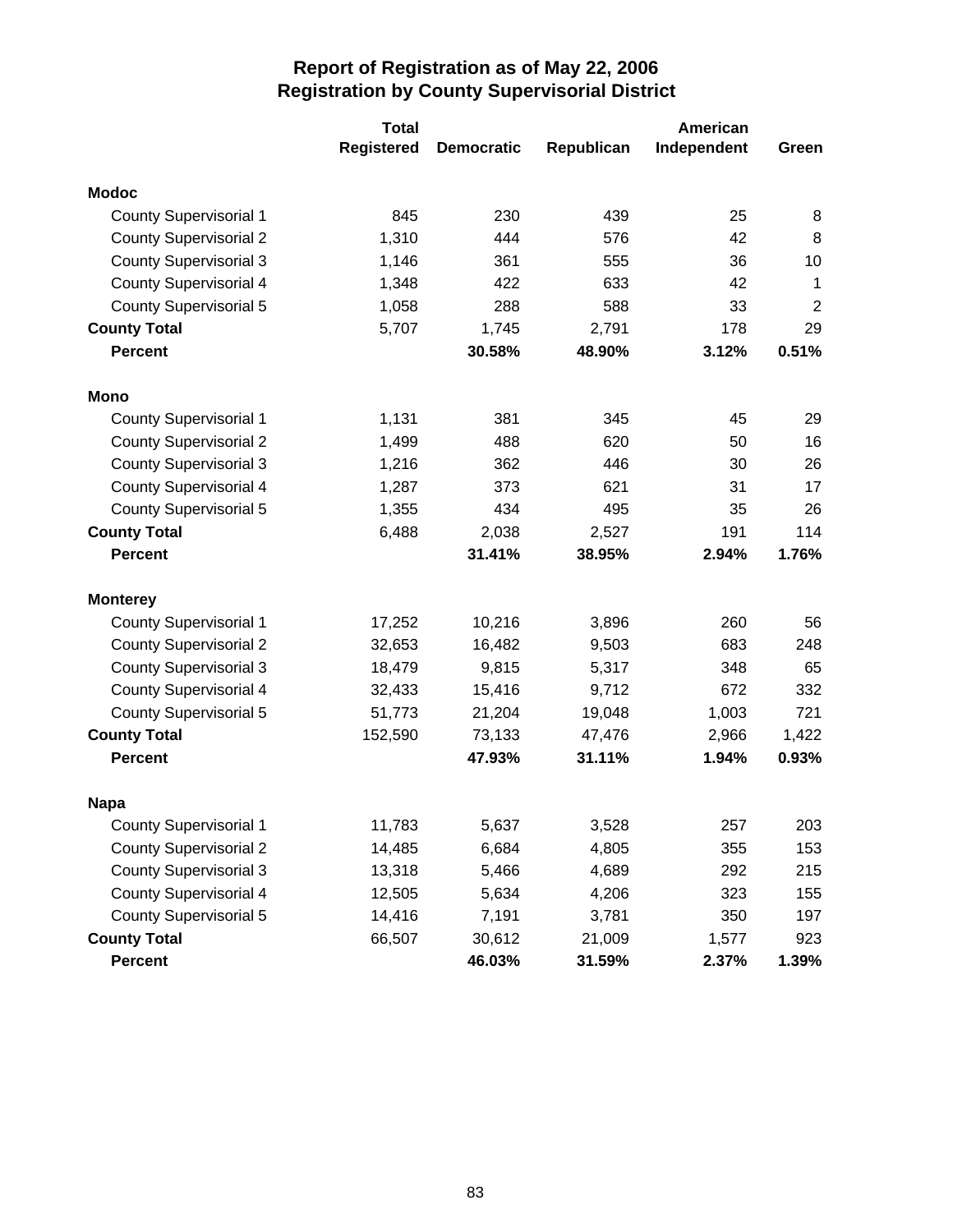|                               |                | <b>Natural</b>   | Peace and      |       | <b>Decline to</b> |
|-------------------------------|----------------|------------------|----------------|-------|-------------------|
|                               | Libertarian    | Law              | <b>Freedom</b> | Other | <b>State</b>      |
| <b>Modoc</b>                  |                |                  |                |       |                   |
| <b>County Supervisorial 1</b> | 7              | $\boldsymbol{0}$ | 0              | 0     | 136               |
| <b>County Supervisorial 2</b> | 11             | 0                | 1              | 0     | 228               |
| <b>County Supervisorial 3</b> | 7              | $\overline{2}$   | 3              | 0     | 172               |
| <b>County Supervisorial 4</b> | 6              | 0                | 3              | 0     | 241               |
| <b>County Supervisorial 5</b> | 13             | 1                | $\overline{2}$ | 0     | 131               |
| <b>County Total</b>           | 44             | 3                | 9              | 0     | 908               |
| <b>Percent</b>                | 0.77%          | 0.05%            | 0.16%          | 0.00% | 15.91%            |
| Mono                          |                |                  |                |       |                   |
| <b>County Supervisorial 1</b> | 18             | $\boldsymbol{0}$ | 4              | 0     | 309               |
| <b>County Supervisorial 2</b> | 10             | 0                | 3              | 0     | 312               |
| <b>County Supervisorial 3</b> | 13             | 1                | 4              | 0     | 334               |
| <b>County Supervisorial 4</b> | $\overline{7}$ | 1                | 1              | 0     | 236               |
| <b>County Supervisorial 5</b> | 17             | 1                | 3              | 0     | 344               |
| <b>County Total</b>           | 65             | 3                | 15             | 0     | 1,535             |
| <b>Percent</b>                | 1.00%          | 0.05%            | 0.23%          | 0.00% | 23.66%            |
| <b>Monterey</b>               |                |                  |                |       |                   |
| <b>County Supervisorial 1</b> | 39             | 28               | 67             | 35    | 2,655             |
| <b>County Supervisorial 2</b> | 158            | 26               | 86             | 59    | 5,408             |
| <b>County Supervisorial 3</b> | 61             | 14               | 78             | 40    | 2,741             |
| County Supervisorial 4        | 134            | 24               | 82             | 70    | 5,991             |
| County Supervisorial 5        | 267            | 44               | 82             | 107   | 9,297             |
| <b>County Total</b>           | 659            | 136              | 395            | 311   | 26,092            |
| <b>Percent</b>                | 0.43%          | 0.09%            | 0.26%          | 0.20% | 17.10%            |
| <b>Napa</b>                   |                |                  |                |       |                   |
| <b>County Supervisorial 1</b> | 77             | 4                | 24             | 183   | 1,870             |
| <b>County Supervisorial 2</b> | 74             | 18               | 28             | 230   | 2,138             |
| <b>County Supervisorial 3</b> | 84             | 10               | 31             | 212   | 2,319             |
| <b>County Supervisorial 4</b> | 68             | 11               | 30             | 178   | 1,900             |
| <b>County Supervisorial 5</b> | 87             | 9                | 29             | 203   | 2,569             |
| <b>County Total</b>           | 390            | 52               | 142            | 1,006 | 10,796            |
| <b>Percent</b>                | 0.59%          | 0.08%            | 0.21%          | 1.51% | 16.23%            |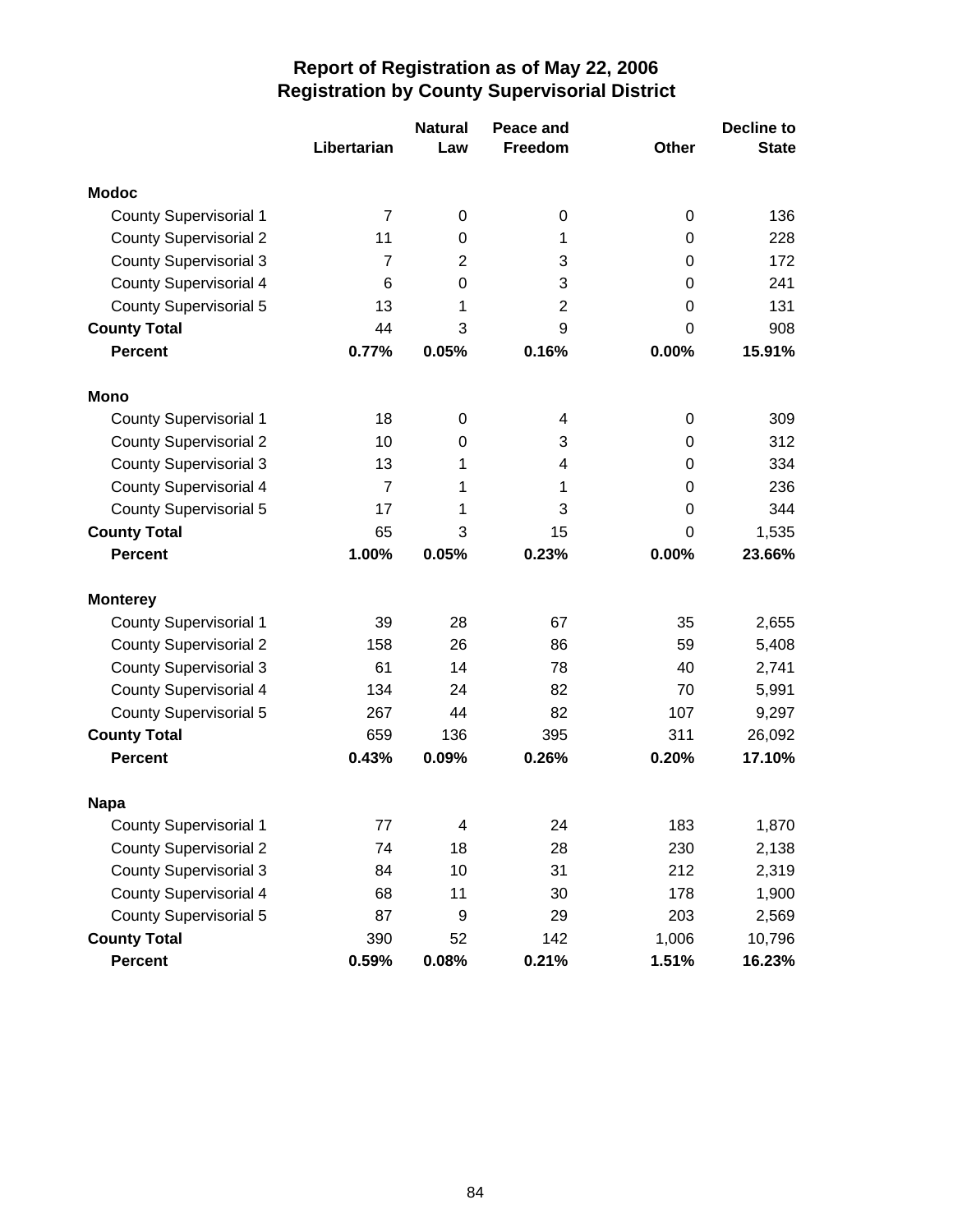|                               | <b>Total</b>      |                   | American   |             |                |
|-------------------------------|-------------------|-------------------|------------|-------------|----------------|
|                               | <b>Registered</b> | <b>Democratic</b> | Republican | Independent | Green          |
| <b>Nevada</b>                 |                   |                   |            |             |                |
| <b>County Supervisorial 1</b> | 14,073            | 4,876             | 5,737      | 311         | 511            |
| <b>County Supervisorial 2</b> | 13,836            | 3,774             | 7,562      | 301         | 143            |
| <b>County Supervisorial 3</b> | 11,874            | 4,072             | 4,892      | 327         | 257            |
| <b>County Supervisorial 4</b> | 13,430            | 4,040             | 6,114      | 332         | 442            |
| County Supervisorial 5        | 10,362            | 3,605             | 3,205      | 335         | 279            |
| <b>County Total</b>           | 63,575            | 20,367            | 27,510     | 1,606       | 1,632          |
| <b>Percent</b>                |                   | 32.04%            | 43.27%     | 2.53%       | 2.57%          |
| Orange                        |                   |                   |            |             |                |
| <b>County Supervisorial 1</b> | 201,226           | 77,919            | 80,174     | 3,485       | 804            |
| <b>County Supervisorial 2</b> | 358,195           | 101,589           | 176,827    | 7,474       | 2,492          |
| <b>County Supervisorial 3</b> | 318,119           | 85,886            | 161,695    | 5,737       | 1,657          |
| <b>County Supervisorial 4</b> | 246,271           | 85,317            | 108,862    | 4,899       | 1,190          |
| <b>County Supervisorial 5</b> | 352,399           | 90,528            | 184,630    | 7,470       | 1,797          |
| <b>County Total</b>           | 1,476,210         | 441,239           | 712,188    | 29,065      | 7,940          |
| <b>Percent</b>                |                   | 29.89%            | 48.24%     | 1.97%       | 0.54%          |
| <b>Placer</b>                 |                   |                   |            |             |                |
| <b>County Supervisorial 1</b> | 34,974            | 10,765            | 17,894     | 659         | 192            |
| <b>County Supervisorial 2</b> | 45,091            | 12,694            | 24,530     | 860         | 203            |
| <b>County Supervisorial 3</b> | 30,215            | 8,751             | 15,458     | 558         | 278            |
| <b>County Supervisorial 4</b> | 36,025            | 9,284             | 20,115     | 626         | 187            |
| <b>County Supervisorial 5</b> | 29,128            | 8,791             | 12,999     | 721         | 408            |
| <b>County Total</b>           | 175,433           | 50,285            | 90,996     | 3,424       | 1,268          |
| <b>Percent</b>                |                   | 28.66%            | 51.87%     | 1.95%       | 0.72%          |
| <b>Plumas</b>                 |                   |                   |            |             |                |
| <b>County Supervisorial 1</b> | 2,386             | 816               | 965        | 91          | 13             |
| <b>County Supervisorial 2</b> | 2,485             | 892               | 961        | 104         | 30             |
| <b>County Supervisorial 3</b> | 2,360             | 689               | 1,233      | 64          | $\overline{4}$ |
| <b>County Supervisorial 4</b> | 2,937             | 1,018             | 1,170      | 120         | 46             |
| <b>County Supervisorial 5</b> | 3,262             | 1,047             | 1,521      | 91          | 28             |
| <b>County Total</b>           | 13,430            | 4,462             | 5,850      | 470         | 121            |
| Percent                       |                   | 33.22%            | 43.56%     | 3.50%       | $0.90\%$       |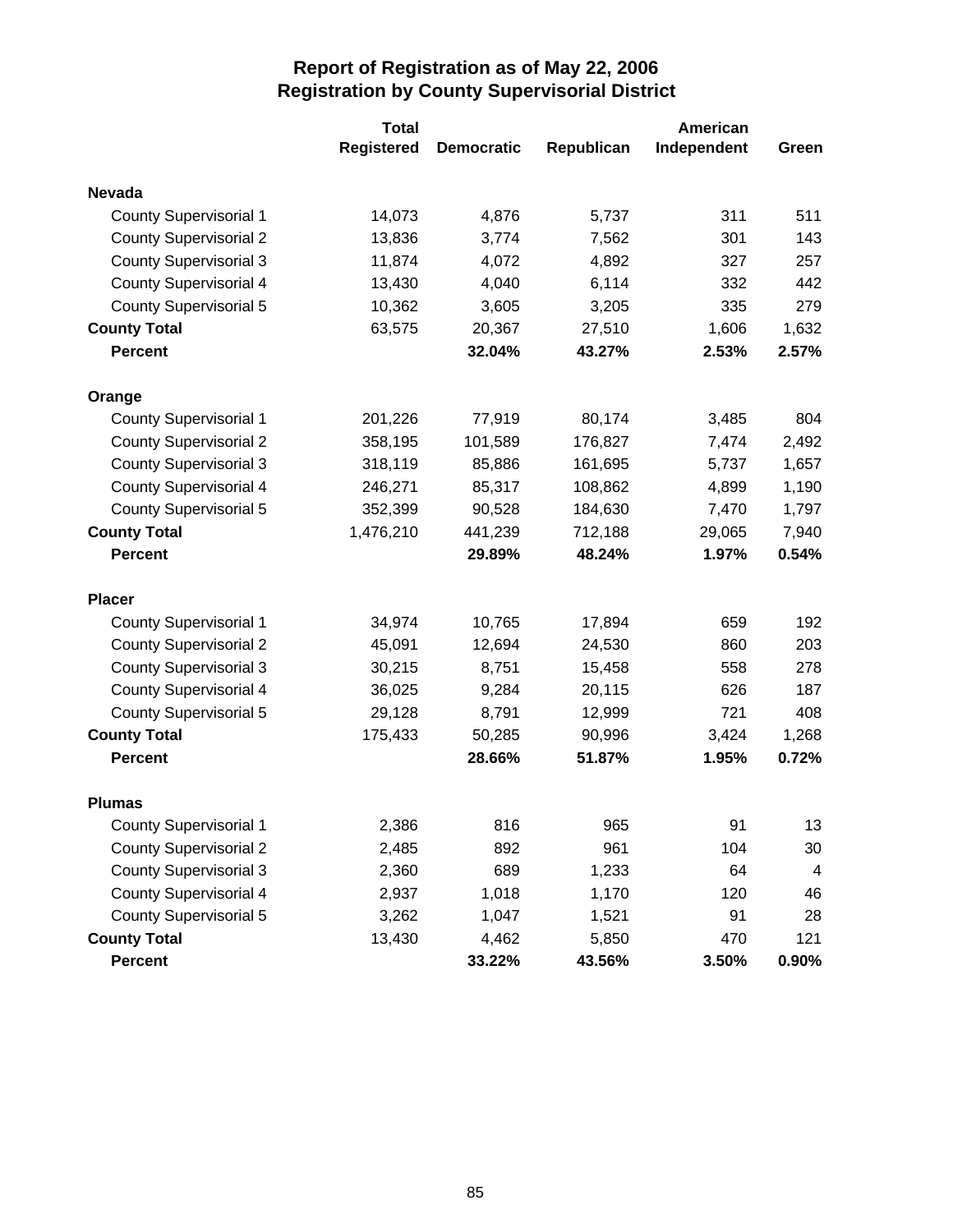|                               |             | <b>Natural</b> | Peace and      |                | <b>Decline to</b> |
|-------------------------------|-------------|----------------|----------------|----------------|-------------------|
|                               | Libertarian | Law            | <b>Freedom</b> | Other          | <b>State</b>      |
| <b>Nevada</b>                 |             |                |                |                |                   |
| <b>County Supervisorial 1</b> | 129         | 9              | 29             | 52             | 2,419             |
| <b>County Supervisorial 2</b> | 65          | 9              | 19             | 61             | 1,902             |
| <b>County Supervisorial 3</b> | 89          | 9              | 29             | 57             | 2,142             |
| <b>County Supervisorial 4</b> | 105         | 6              | 29             | 56             | 2,306             |
| <b>County Supervisorial 5</b> | 114         | 13             | 24             | 15             | 2,772             |
| <b>County Total</b>           | 502         | 46             | 130            | 241            | 11,541            |
| <b>Percent</b>                | 0.79%       | 0.07%          | 0.20%          | 0.38%          | 18.15%            |
| Orange                        |             |                |                |                |                   |
| <b>County Supervisorial 1</b> | 1,171       | 399            | 826            | 659            | 35,789            |
| <b>County Supervisorial 2</b> | 2,898       | 629            | 890            | 1,397          | 63,999            |
| <b>County Supervisorial 3</b> | 2,052       | 372            | 601            | 1,005          | 59,114            |
| <b>County Supervisorial 4</b> | 1,543       | 399            | 967            | 894            | 42,200            |
| <b>County Supervisorial 5</b> | 2,328       | 421            | 558            | 1,241          | 63,426            |
| <b>County Total</b>           | 9,992       | 2,220          | 3,842          | 5,196          | 264,528           |
| <b>Percent</b>                | 0.68%       | 0.15%          | 0.26%          | 0.35%          | 17.92%            |
| <b>Placer</b>                 |             |                |                |                |                   |
| <b>County Supervisorial 1</b> | 171         | 18             | 55             | 40             | 5,180             |
| <b>County Supervisorial 2</b> | 249         | 8              | 43             | 46             | 6,458             |
| <b>County Supervisorial 3</b> | 227         | 19             | 41             | 113            | 4,770             |
| <b>County Supervisorial 4</b> | 211         | 8              | 36             | 50             | 5,508             |
| <b>County Supervisorial 5</b> | 287         | 37             | 67             | 118            | 5,700             |
| <b>County Total</b>           | 1,145       | 90             | 242            | 367            | 27,616            |
| <b>Percent</b>                | 0.65%       | 0.05%          | 0.14%          | 0.21%          | 15.74%            |
| <b>Plumas</b>                 |             |                |                |                |                   |
| <b>County Supervisorial 1</b> | 17          | 1              | 7              | 1              | 475               |
| <b>County Supervisorial 2</b> | 23          | 5              | 6              | $\overline{2}$ | 462               |
| <b>County Supervisorial 3</b> | 14          | 0              | 6              | 4              | 346               |
| <b>County Supervisorial 4</b> | 17          | 7              | 9              | $\overline{2}$ | 548               |
| <b>County Supervisorial 5</b> | 24          | 1              | 8              | 3              | 539               |
| <b>County Total</b>           | 95          | 14             | 36             | 12             | 2,370             |
| Percent                       | 0.71%       | 0.10%          | 0.27%          | 0.09%          | 17.65%            |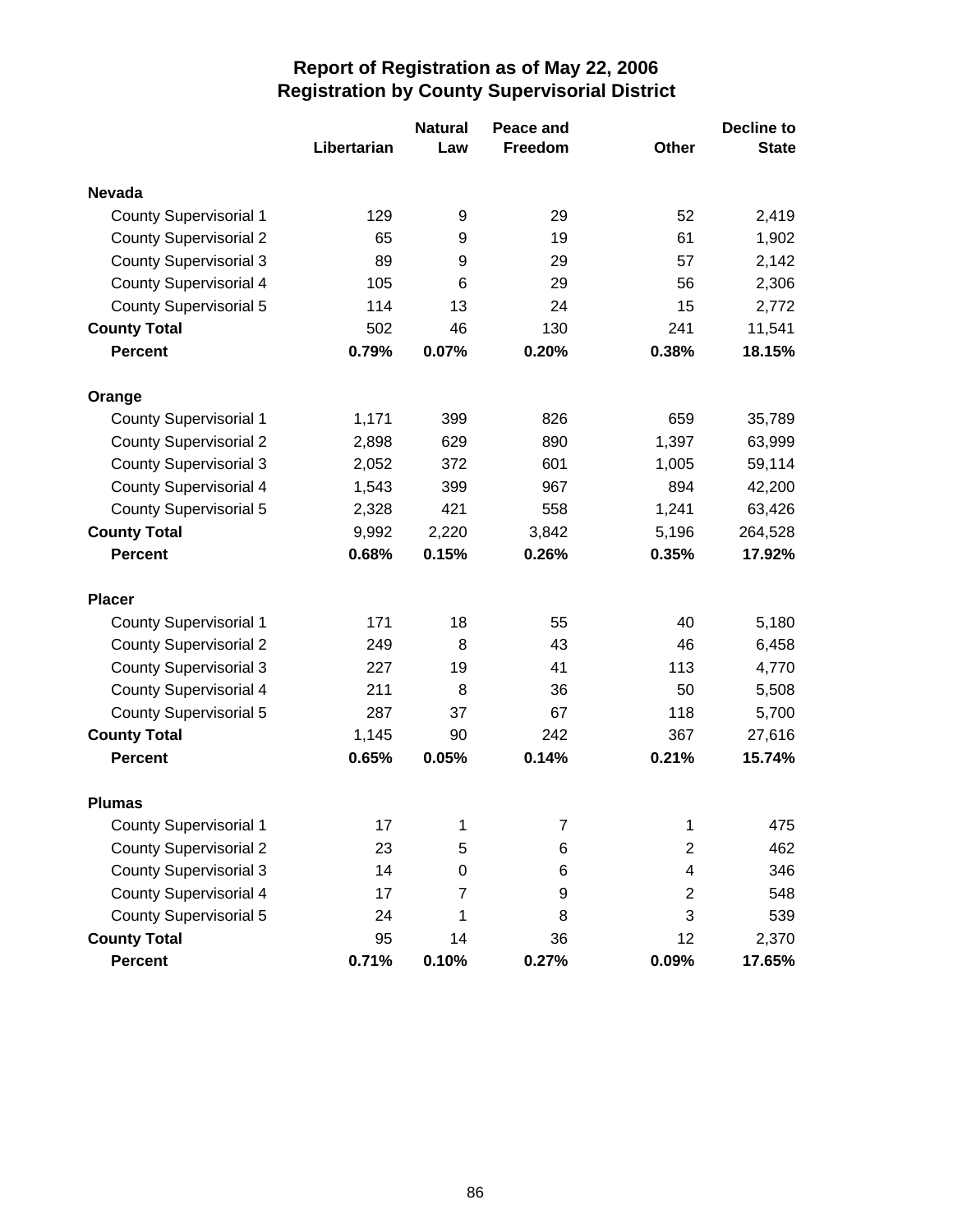|                               | <b>Total</b>      | American          |            |             |       |
|-------------------------------|-------------------|-------------------|------------|-------------|-------|
|                               | <b>Registered</b> | <b>Democratic</b> | Republican | Independent | Green |
| <b>Riverside</b>              |                   |                   |            |             |       |
| <b>County Supervisorial 1</b> | 145,004           | 49,334            | 65,846     | 3,211       | 703   |
| <b>County Supervisorial 2</b> | 134,740           | 45,984            | 60,742     | 3,052       | 589   |
| <b>County Supervisorial 3</b> | 191,760           | 53,104            | 100,567    | 4,670       | 693   |
| <b>County Supervisorial 4</b> | 141,393           | 55,453            | 63,413     | 2,546       | 337   |
| <b>County Supervisorial 5</b> | 132,921           | 53,598            | 52,242     | 3,215       | 419   |
| <b>County Total</b>           | 745,818           | 257,473           | 342,810    | 16,694      | 2,741 |
| <b>Percent</b>                |                   | 34.52%            | 45.96%     | 2.24%       | 0.37% |
| <b>Sacramento</b>             |                   |                   |            |             |       |
| <b>County Supervisorial 1</b> | 113,928           | 55,896            | 27,626     | 2,885       | 1,865 |
| <b>County Supervisorial 2</b> | 97,005            | 53,346            | 22,092     | 2,072       | 688   |
| <b>County Supervisorial 3</b> | 128,474           | 53,543            | 47,800     | 2,790       | 1,409 |
| <b>County Supervisorial 4</b> | 134,435           | 43,819            | 62,197     | 3,002       | 902   |
| <b>County Supervisorial 5</b> | 146,349           | 58,326            | 55,440     | 3,393       | 874   |
| <b>County Total</b>           | 620,191           | 264,930           | 215,155    | 14,142      | 5,738 |
| <b>Percent</b>                |                   | 42.72%            | 34.69%     | 2.28%       | 0.93% |
| <b>San Benito</b>             |                   |                   |            |             |       |
| <b>County Supervisorial 1</b> | 5,028             | 1,988             | 1,929      | 110         | 35    |
| <b>County Supervisorial 2</b> | 5,626             | 2,514             | 1,927      | 135         | 58    |
| <b>County Supervisorial 3</b> | 4,127             | 2,125             | 1,102      | 108         | 23    |
| <b>County Supervisorial 4</b> | 6,124             | 2,182             | 2,780      | 145         | 28    |
| <b>County Supervisorial 5</b> | 4,118             | 2,480             | 740        | 84          | 16    |
| <b>County Total</b>           | 25,023            | 11,289            | 8,478      | 582         | 160   |
| <b>Percent</b>                |                   | 45.11%            | 33.88%     | 2.33%       | 0.64% |
| San Bernardino                |                   |                   |            |             |       |
| <b>County Supervisorial 1</b> | 157,350           | 51,963            | 71,549     | 5,164       | 489   |
| <b>County Supervisorial 2</b> | 163,664           | 60,534            | 69,840     | 3,612       | 755   |
| <b>County Supervisorial 3</b> | 175,546           | 58,112            | 83,213     | 4,647       | 943   |
| <b>County Supervisorial 4</b> | 131,246           | 53,259            | 52,270     | 2,582       | 473   |
| <b>County Supervisorial 5</b> | 120,579           | 59,616            | 39,755     | 2,561       | 346   |
| <b>County Total</b>           | 748,385           | 283,484           | 316,627    | 18,566      | 3,006 |
| <b>Percent</b>                |                   | 37.88%            | 42.31%     | 2.48%       | 0.40% |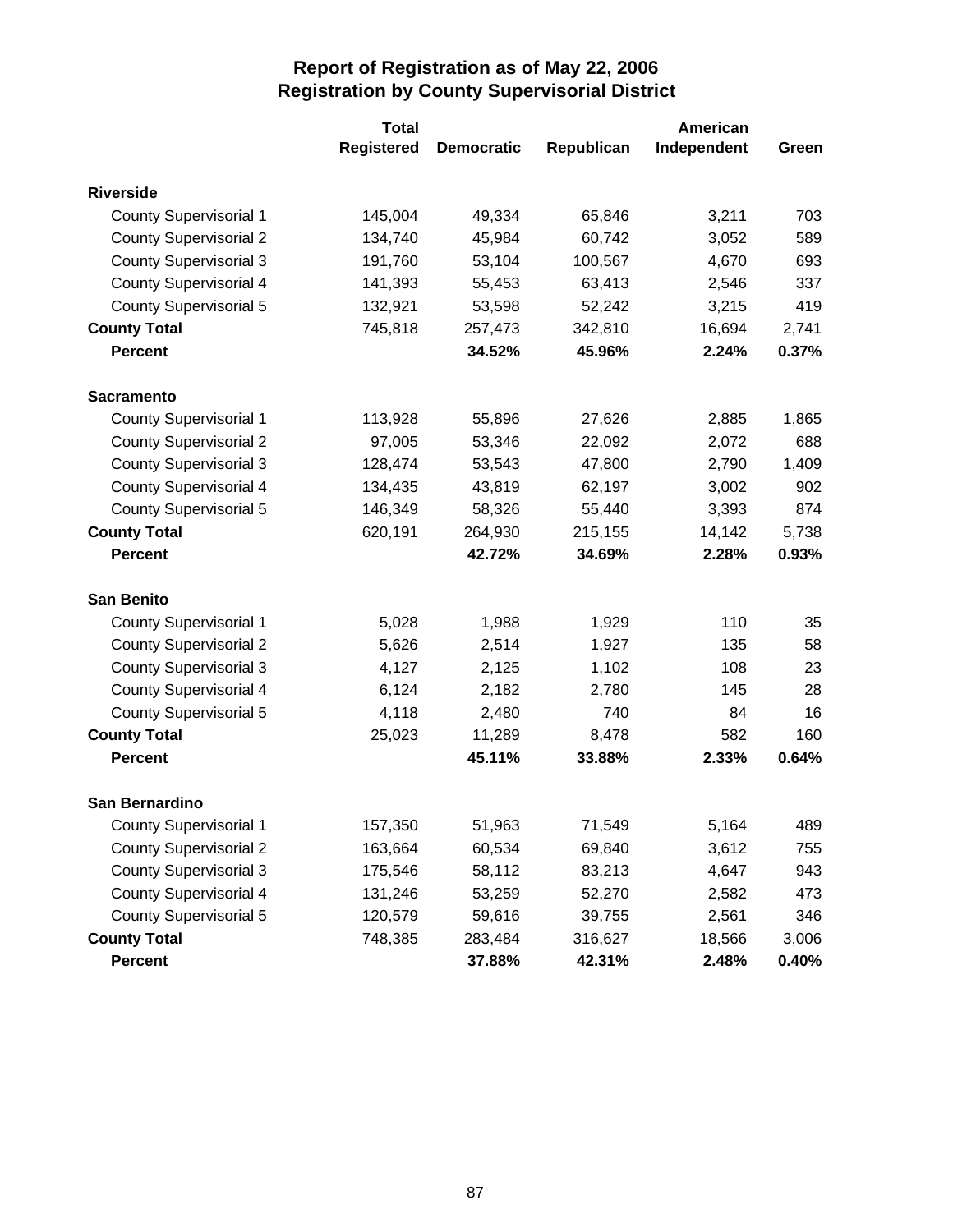|                               |             | <b>Natural</b> | Peace and      |       | <b>Decline to</b> |
|-------------------------------|-------------|----------------|----------------|-------|-------------------|
|                               | Libertarian | Law            | Freedom        | Other | <b>State</b>      |
| <b>Riverside</b>              |             |                |                |       |                   |
| <b>County Supervisorial 1</b> | 830         | 212            | 628            | 961   | 23,279            |
| <b>County Supervisorial 2</b> | 779         | 198            | 485            | 740   | 22,171            |
| <b>County Supervisorial 3</b> | 856         | 136            | 319            | 1,260 | 30,155            |
| <b>County Supervisorial 4</b> | 431         | 87             | 194            | 742   | 18,190            |
| <b>County Supervisorial 5</b> | 684         | 206            | 472            | 817   | 21,268            |
| <b>County Total</b>           | 3,580       | 839            | 2,098          | 4,520 | 115,063           |
| <b>Percent</b>                | 0.48%       | 0.11%          | 0.28%          | 0.61% | 15.43%            |
| <b>Sacramento</b>             |             |                |                |       |                   |
| <b>County Supervisorial 1</b> | 762         | 164            | 1,315          | 305   | 23,110            |
| <b>County Supervisorial 2</b> | 363         | 109            | 1,223          | 233   | 16,879            |
| <b>County Supervisorial 3</b> | 648         | 70             | 645            | 302   | 21,267            |
| <b>County Supervisorial 4</b> | 742         | 68             | 359            | 366   | 22,980            |
| <b>County Supervisorial 5</b> | 607         | 91             | 877            | 341   | 26,400            |
| <b>County Total</b>           | 3,122       | 502            | 4,419          | 1,547 | 110,636           |
| <b>Percent</b>                | 0.50%       | 0.08%          | 0.71%          | 0.25% | 17.84%            |
| <b>San Benito</b>             |             |                |                |       |                   |
| <b>County Supervisorial 1</b> | 31          | 4              | 14             | 18    | 899               |
| <b>County Supervisorial 2</b> | 29          | 1              | $\overline{7}$ | 23    | 932               |
| <b>County Supervisorial 3</b> | 21          | 4              | 11             | 16    | 717               |
| <b>County Supervisorial 4</b> | 35          | $\overline{2}$ | $\overline{7}$ | 22    | 923               |
| <b>County Supervisorial 5</b> | 17          | $\overline{2}$ | 19             | 13    | 747               |
| <b>County Total</b>           | 133         | 13             | 58             | 92    | 4,218             |
| <b>Percent</b>                | 0.53%       | 0.05%          | 0.23%          | 0.37% | 16.86%            |
| San Bernardino                |             |                |                |       |                   |
| <b>County Supervisorial 1</b> | 923         | 139            | 414            | 865   | 25,844            |
| <b>County Supervisorial 2</b> | 742         | 157            | 553            | 771   | 26,700            |
| <b>County Supervisorial 3</b> | 943         | 196            | 509            | 1,057 | 25,926            |
| <b>County Supervisorial 4</b> | 547         | 222            | 499            | 575   | 20,819            |
| <b>County Supervisorial 5</b> | 398         | 178            | 688            | 600   | 16,437            |
| <b>County Total</b>           | 3,553       | 892            | 2,663          | 3,868 | 115,726           |
| Percent                       | 0.47%       | 0.12%          | 0.36%          | 0.52% | 15.46%            |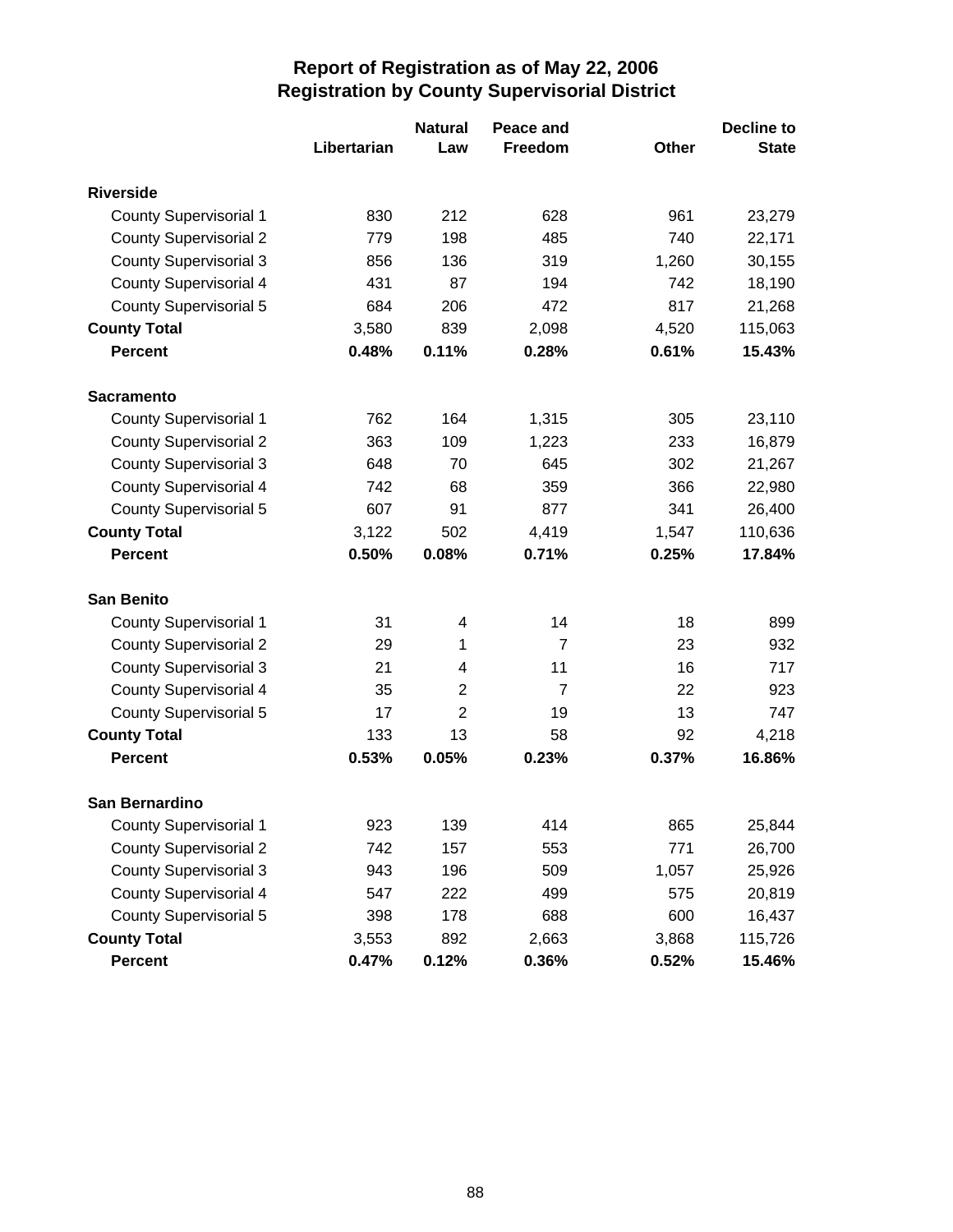|                                | <b>Total</b>      |                   |            | American    |        |
|--------------------------------|-------------------|-------------------|------------|-------------|--------|
|                                | <b>Registered</b> | <b>Democratic</b> | Republican | Independent | Green  |
| San Diego                      |                   |                   |            |             |        |
| <b>County Supervisorial 1</b>  | 233,145           | 97,046            | 76,107     | 4,676       | 1,526  |
| <b>County Supervisorial 2</b>  | 283,715           | 86,490            | 130,401    | 7,110       | 1,508  |
| <b>County Supervisorial 3</b>  | 304,859           | 93,629            | 128,197    | 6,465       | 2,122  |
| <b>County Supervisorial 4</b>  | 265,404           | 115,934           | 73,930     | 5,873       | 2,784  |
| County Supervisorial 5         | 268,895           | 73,076            | 129,465    | 6,698       | 1,520  |
| <b>County Total</b>            | 1,356,018         | 466,175           | 538,100    | 30,822      | 9,460  |
| <b>Percent</b>                 |                   | 34.38%            | 39.68%     | 2.27%       | 0.70%  |
| <b>San Francisco</b>           |                   |                   |            |             |        |
| <b>County Supervisorial 1</b>  | 36,609            | 18,437            | 4,509      | 528         | 1,007  |
| <b>County Supervisorial 2</b>  | 43,887            | 20,451            | 10,091     | 837         | 647    |
| <b>County Supervisorial 3</b>  | 33,578            | 15,887            | 4,501      | 535         | 743    |
| <b>County Supervisorial 4</b>  | 36,641            | 17,338            | 4,661      | 573         | 864    |
| <b>County Supervisorial 5</b>  | 45,940            | 26,243            | 2,869      | 795         | 2,366  |
| County Supervisorial 6         | 35,818            | 19,105            | 3,283      | 754         | 1,308  |
| <b>County Supervisorial 7</b>  | 40,593            | 21,585            | 6,836      | 625         | 785    |
| <b>County Supervisorial 8</b>  | 50,665            | 32,574            | 3,292      | 603         | 2,163  |
| <b>County Supervisorial 9</b>  | 31,791            | 18,462            | 1,968      | 425         | 1,714  |
| <b>County Supervisorial 10</b> | 34,232            | 20,909            | 2,234      | 681         | 609    |
| <b>County Supervisorial 11</b> | 31,340            | 17,671            | 2,818      | 494         | 456    |
| <b>County Total</b>            | 421,094           | 228,662           | 47,062     | 6,850       | 12,662 |
| <b>Percent</b>                 |                   | 54.30%            | 11.18%     | 1.63%       | 3.01%  |
| San Joaquin                    |                   |                   |            |             |        |
| <b>County Supervisorial 1</b>  | 43,832            | 24,624            | 13,111     | 603         | 139    |
| <b>County Supervisorial 2</b>  | 46,251            | 21,228            | 18,149     | 732         | 213    |
| <b>County Supervisorial 3</b>  | 54,961            | 23,768            | 22,330     | 943         | 161    |
| <b>County Supervisorial 4</b>  | 59,715            | 19,163            | 31,398     | 1,217       | 207    |
| <b>County Supervisorial 5</b>  | 59,325            | 22,162            | 26,109     | 1,208       | 191    |
| <b>County Total</b>            | 264,084           | 110,945           | 111,097    | 4,703       | 911    |
| <b>Percent</b>                 |                   | 42.01%            | 42.07%     | 1.78%       | 0.34%  |
| San Luis Obispo                |                   |                   |            |             |        |
| <b>County Supervisorial 1</b>  | 30,134            | 8,505             | 15,641     | 700         | 217    |
| <b>County Supervisorial 2</b>  | 32,424            | 13,137            | 11,390     | 682         | 704    |
| <b>County Supervisorial 3</b>  | 30,266            | 11,635            | 11,405     | 681         | 508    |
| <b>County Supervisorial 4</b>  | 31,069            | 10,922            | 13,897     | 706         | 254    |
| <b>County Supervisorial 5</b>  | 29,081            | 9,809             | 12,248     | 654         | 460    |
| <b>County Total</b>            | 152,974           | 54,008            | 64,581     | 3,423       | 2,143  |
| Percent                        |                   | 35.31%            | 42.22%     | 2.24%       | 1.40%  |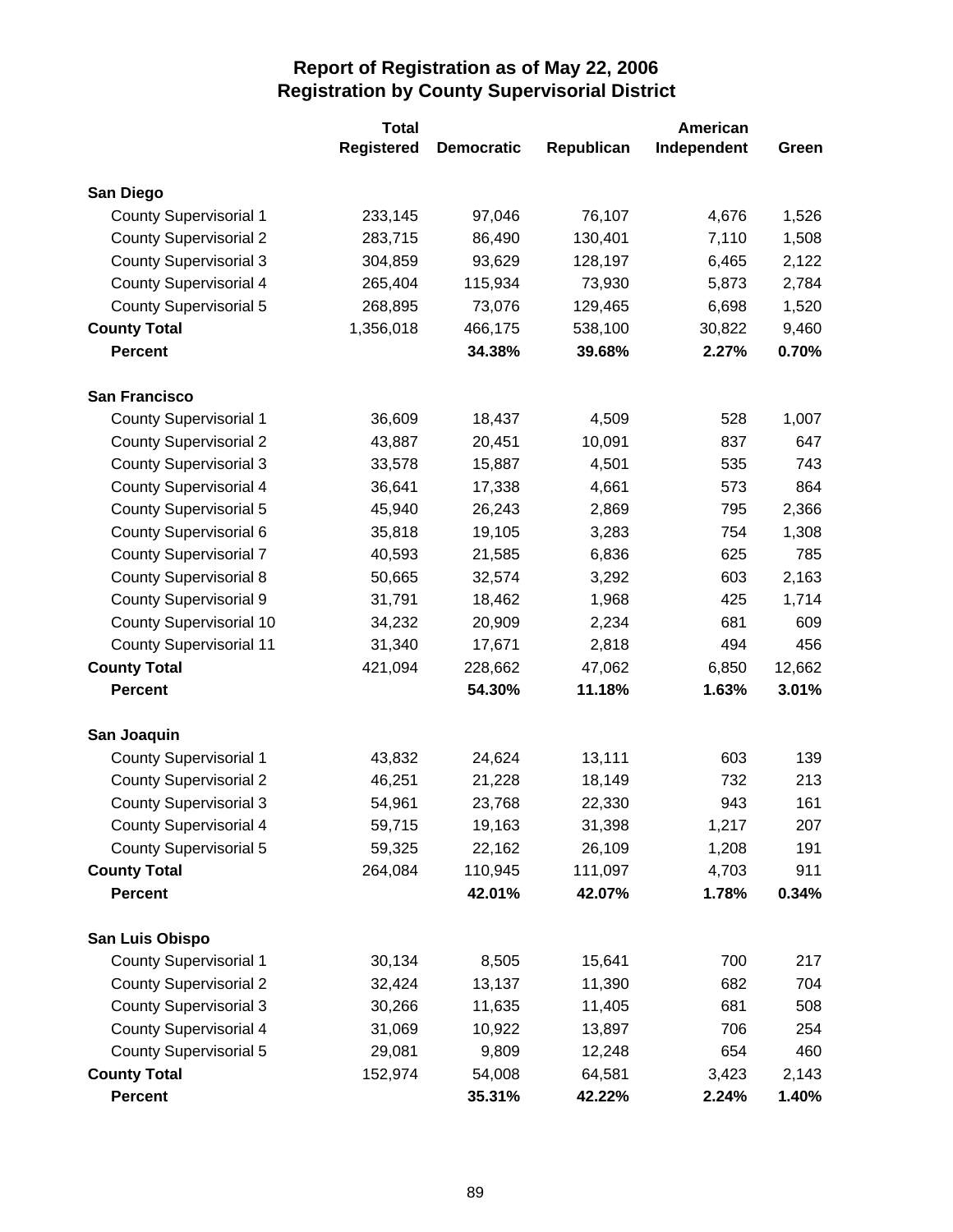|                                |             | <b>Natural</b> | Peace and |       | <b>Decline to</b> |
|--------------------------------|-------------|----------------|-----------|-------|-------------------|
|                                | Libertarian | Law            | Freedom   | Other | <b>State</b>      |
| San Diego                      |             |                |           |       |                   |
| <b>County Supervisorial 1</b>  | 1,262       | 1,101          | 748       | 915   | 49,764            |
| <b>County Supervisorial 2</b>  | 1,943       | 729            | 559       | 1,621 | 53,354            |
| <b>County Supervisorial 3</b>  | 1,903       | 566            | 480       | 1,412 | 70,085            |
| <b>County Supervisorial 4</b>  | 2,009       | 1,130          | 784       | 1,333 | 61,627            |
| <b>County Supervisorial 5</b>  | 1,750       | 387            | 446       | 1,244 | 54,309            |
| <b>County Total</b>            | 8,867       | 3,913          | 3,017     | 6,525 | 289,139           |
| <b>Percent</b>                 | 0.65%       | 0.29%          | 0.22%     | 0.48% | 21.32%            |
| <b>San Francisco</b>           |             |                |           |       |                   |
| <b>County Supervisorial 1</b>  | 190         | 39             | 118       | 49    | 11,732            |
| <b>County Supervisorial 2</b>  | 212         | 28             | 53        | 73    | 11,495            |
| <b>County Supervisorial 3</b>  | 232         | 35             | 98        | 47    | 11,500            |
| <b>County Supervisorial 4</b>  | 161         | 42             | 124       | 67    | 12,811            |
| <b>County Supervisorial 5</b>  | 293         | 63             | 241       | 83    | 12,987            |
| County Supervisorial 6         | 275         | 60             | 185       | 48    | 10,800            |
| <b>County Supervisorial 7</b>  | 201         | 39             | 91        | 61    | 10,370            |
| <b>County Supervisorial 8</b>  | 307         | 40             | 179       | 74    | 11,433            |
| <b>County Supervisorial 9</b>  | 163         | 42             | 212       | 51    | 8,754             |
| <b>County Supervisorial 10</b> | 144         | 108            | 191       | 47    | 9,309             |
| <b>County Supervisorial 11</b> | 111         | 61             | 153       | 37    | 9,539             |
| <b>County Total</b>            | 2,289       | 557            | 1,645     | 637   | 120,730           |
| <b>Percent</b>                 | 0.54%       | 0.13%          | 0.39%     | 0.15% | 28.67%            |
| San Joaquin                    |             |                |           |       |                   |
| <b>County Supervisorial 1</b>  | 93          | 30             | 303       | 215   | 4,714             |
| <b>County Supervisorial 2</b>  | 146         | 31             | 249       | 312   | 5,191             |
| <b>County Supervisorial 3</b>  | 168         | 47             | 231       | 399   | 6,914             |
| <b>County Supervisorial 4</b>  | 229         | 21             | 167       | 446   | 6,867             |
| <b>County Supervisorial 5</b>  | 229         | 27             | 124       | 510   | 8,765             |
| <b>County Total</b>            | 865         | 156            | 1,074     | 1,882 | 32,451            |
| <b>Percent</b>                 | 0.33%       | 0.06%          | 0.41%     | 0.71% | 12.29%            |
| San Luis Obispo                |             |                |           |       |                   |
| <b>County Supervisorial 1</b>  | 147         | 20             | 52        | 310   | 4,542             |
| <b>County Supervisorial 2</b>  | 233         | 52             | 72        | 404   | 5,750             |
| <b>County Supervisorial 3</b>  | 228         | 27             | 49        | 391   | 5,342             |
| <b>County Supervisorial 4</b>  | 170         | 23             | 54        | 392   | 4,651             |
| <b>County Supervisorial 5</b>  | 228         | 23             | 59        | 343   | 5,257             |
| <b>County Total</b>            | 1,006       | 145            | 286       | 1,840 | 25,542            |
| Percent                        | 0.66%       | 0.09%          | 0.19%     | 1.20% | 16.70%            |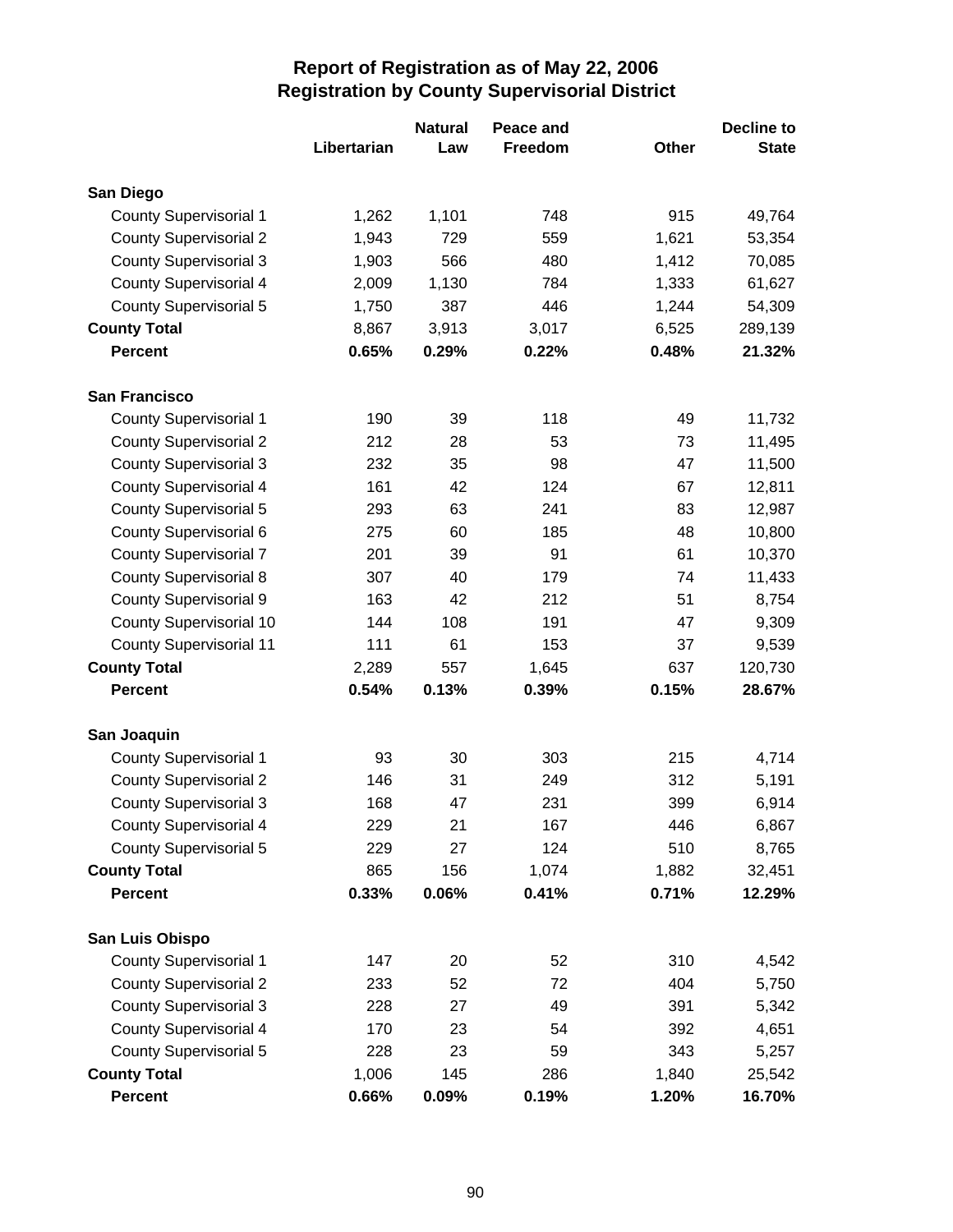|                               | <b>Total</b>      |                   | American   |             |       |
|-------------------------------|-------------------|-------------------|------------|-------------|-------|
|                               | <b>Registered</b> | <b>Democratic</b> | Republican | Independent | Green |
| <b>San Mateo</b>              |                   |                   |            |             |       |
| <b>County Supervisorial 1</b> | 70,717            | 34,844            | 18,181     | 1,357       | 640   |
| <b>County Supervisorial 2</b> | 73,266            | 35,373            | 18,769     | 1,351       | 650   |
| <b>County Supervisorial 3</b> | 87,189            | 40,309            | 24,360     | 1,777       | 1,300 |
| <b>County Supervisorial 4</b> | 59,573            | 29,312            | 16,288     | 1,005       | 689   |
| <b>County Supervisorial 5</b> | 59,560            | 32,779            | 9,541      | 1,004       | 471   |
| <b>County Total</b>           | 350,305           | 172,617           | 87,139     | 6,494       | 3,750 |
| <b>Percent</b>                |                   | 49.28%            | 24.88%     | 1.85%       | 1.07% |
| Santa Barbara                 |                   |                   |            |             |       |
| <b>County Supervisorial 1</b> | 36,536            | 16,959            | 10,027     | 690         | 821   |
| <b>County Supervisorial 2</b> | 46,468            | 20,361            | 14,977     | 792         | 827   |
| <b>County Supervisorial 3</b> | 37,019            | 13,386            | 13,913     | 789         | 513   |
| <b>County Supervisorial 4</b> | 35,706            | 12,294            | 16,281     | 870         | 142   |
| <b>County Supervisorial 5</b> | 26,400            | 10,820            | 10,442     | 518         | 102   |
| <b>County Total</b>           | 182,129           | 73,820            | 65,640     | 3,659       | 2,405 |
| <b>Percent</b>                |                   | 40.53%            | 36.04%     | 2.01%       | 1.32% |
| <b>Santa Clara</b>            |                   |                   |            |             |       |
| <b>County Supervisorial 1</b> | 168,135           | 70,822            | 55,800     | 3,466       | 1,120 |
| <b>County Supervisorial 2</b> | 106,595           | 56,114            | 20,423     | 2,208       | 951   |
| <b>County Supervisorial 3</b> | 136,367           | 60,215            | 33,055     | 2,519       | 783   |
| <b>County Supervisorial 4</b> | 154,750           | 71,405            | 43,157     | 3,190       | 1,353 |
| <b>County Supervisorial 5</b> | 181,797           | 77,100            | 51,162     | 2,319       | 1,818 |
| <b>County Total</b>           | 747,644           | 335,656           | 203,597    | 13,702      | 6,025 |
| <b>Percent</b>                |                   | 44.90%            | 27.23%     | 1.83%       | 0.81% |
| <b>Santa Cruz</b>             |                   |                   |            |             |       |
| <b>County Supervisorial 1</b> | 30,272            | 15,604            | 6,676      | 561         | 935   |
| <b>County Supervisorial 2</b> | 30,599            | 15,494            | 7,939      | 554         | 649   |
| <b>County Supervisorial 3</b> | 32,222            | 18,783            | 3,733      | 486         | 1,841 |
| <b>County Supervisorial 4</b> | 16,272            | 9,911             | 3,064      | 256         | 155   |
| <b>County Supervisorial 5</b> | 32,005            | 15,015            | 7,987      | 668         | 1,137 |
| <b>County Total</b>           | 141,370           | 74,807            | 29,399     | 2,525       | 4,717 |
| <b>Percent</b>                |                   | 52.92%            | 20.80%     | 1.79%       | 3.34% |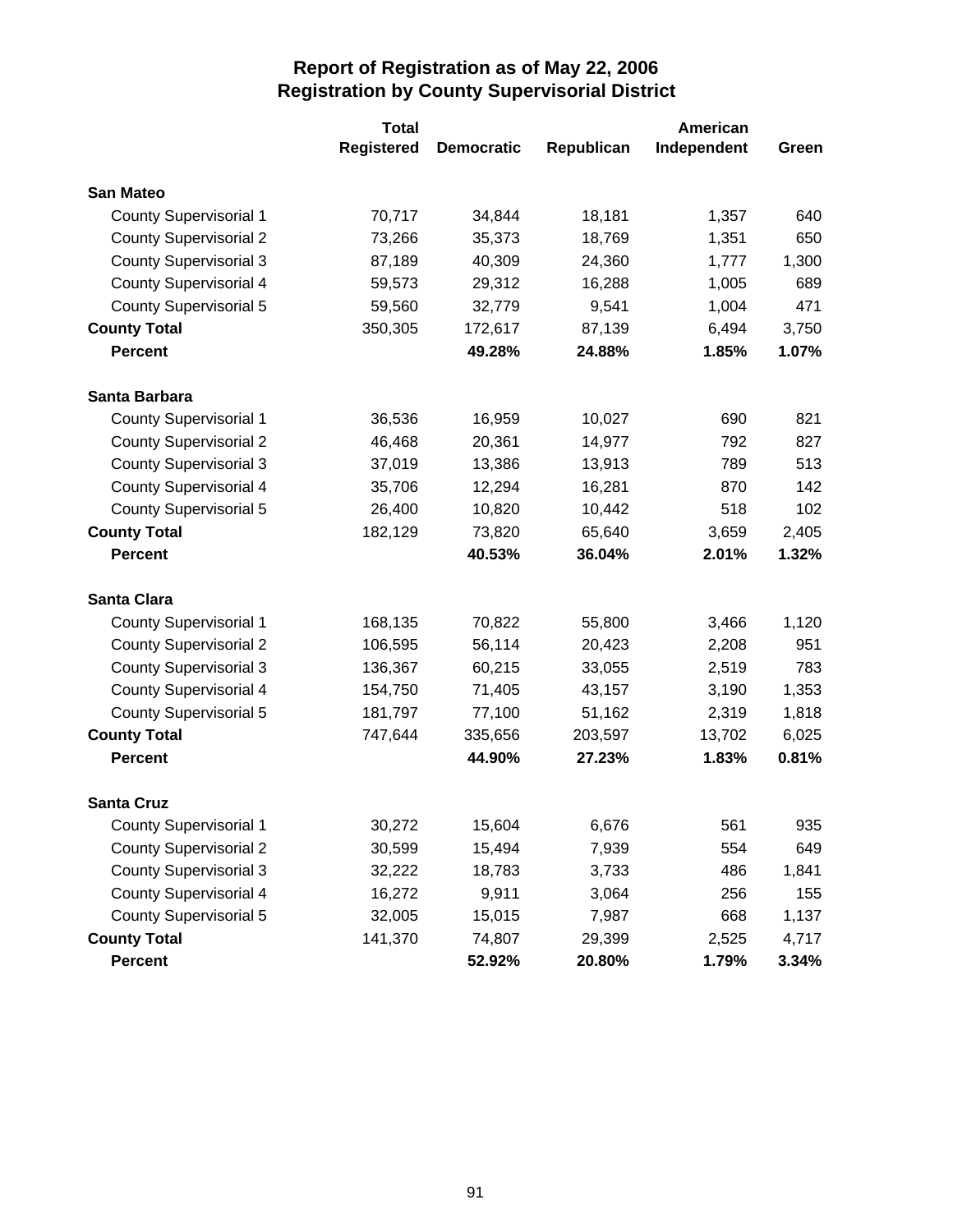|                               |             | <b>Natural</b> | Peace and |       | <b>Decline to</b> |
|-------------------------------|-------------|----------------|-----------|-------|-------------------|
|                               | Libertarian | Law            | Freedom   | Other | <b>State</b>      |
| <b>San Mateo</b>              |             |                |           |       |                   |
| <b>County Supervisorial 1</b> | 273         | 64             | 147       | 165   | 15,046            |
| <b>County Supervisorial 2</b> | 336         | 78             | 137       | 174   | 16,398            |
| <b>County Supervisorial 3</b> | 538         | 59             | 161       | 272   | 18,413            |
| <b>County Supervisorial 4</b> | 328         | 50             | 193       | 167   | 11,541            |
| County Supervisorial 5        | 163         | 91             | 195       | 112   | 15,204            |
| <b>County Total</b>           | 1,638       | 342            | 833       | 890   | 76,602            |
| <b>Percent</b>                | 0.47%       | 0.10%          | 0.24%     | 0.25% | 21.87%            |
| Santa Barbara                 |             |                |           |       |                   |
| <b>County Supervisorial 1</b> | 218         | 42             | 75        | 466   | 7,238             |
| <b>County Supervisorial 2</b> | 286         | 45             | 82        | 456   | 8,642             |
| <b>County Supervisorial 3</b> | 243         | 23             | 51        | 363   | 7,738             |
| <b>County Supervisorial 4</b> | 158         | 18             | 69        | 318   | 5,556             |
| <b>County Supervisorial 5</b> | 136         | 18             | 48        | 269   | 4,047             |
| <b>County Total</b>           | 1,041       | 146            | 325       | 1,872 | 33,221            |
| <b>Percent</b>                | 0.57%       | 0.08%          | 0.18%     | 1.03% | 18.24%            |
| <b>Santa Clara</b>            |             |                |           |       |                   |
| <b>County Supervisorial 1</b> | 895         | 125            | 392       | 368   | 35,147            |
| <b>County Supervisorial 2</b> | 646         | 129            | 482       | 240   | 25,402            |
| <b>County Supervisorial 3</b> | 685         | 123            | 443       | 342   | 38,202            |
| <b>County Supervisorial 4</b> | 1,068       | 126            | 393       | 447   | 33,611            |
| <b>County Supervisorial 5</b> | 1,103       | 128            | 317       | 450   | 47,400            |
| <b>County Total</b>           | 4,397       | 631            | 2,027     | 1,847 | 179,762           |
| <b>Percent</b>                | 0.59%       | 0.08%          | 0.27%     | 0.25% | 24.04%            |
| <b>Santa Cruz</b>             |             |                |           |       |                   |
| <b>County Supervisorial 1</b> | 259         | 31             | 89        | 270   | 5,847             |
| <b>County Supervisorial 2</b> | 225         | 27             | 92        | 223   | 5,396             |
| <b>County Supervisorial 3</b> | 273         | 40             | 122       | 253   | 6,691             |
| <b>County Supervisorial 4</b> | 60          | 21             | 88        | 68    | 2,649             |
| <b>County Supervisorial 5</b> | 399         | 31             | 93        | 298   | 6,377             |
| <b>County Total</b>           | 1,216       | 150            | 484       | 1,112 | 26,960            |
| Percent                       | 0.86%       | 0.11%          | 0.34%     | 0.79% | 19.07%            |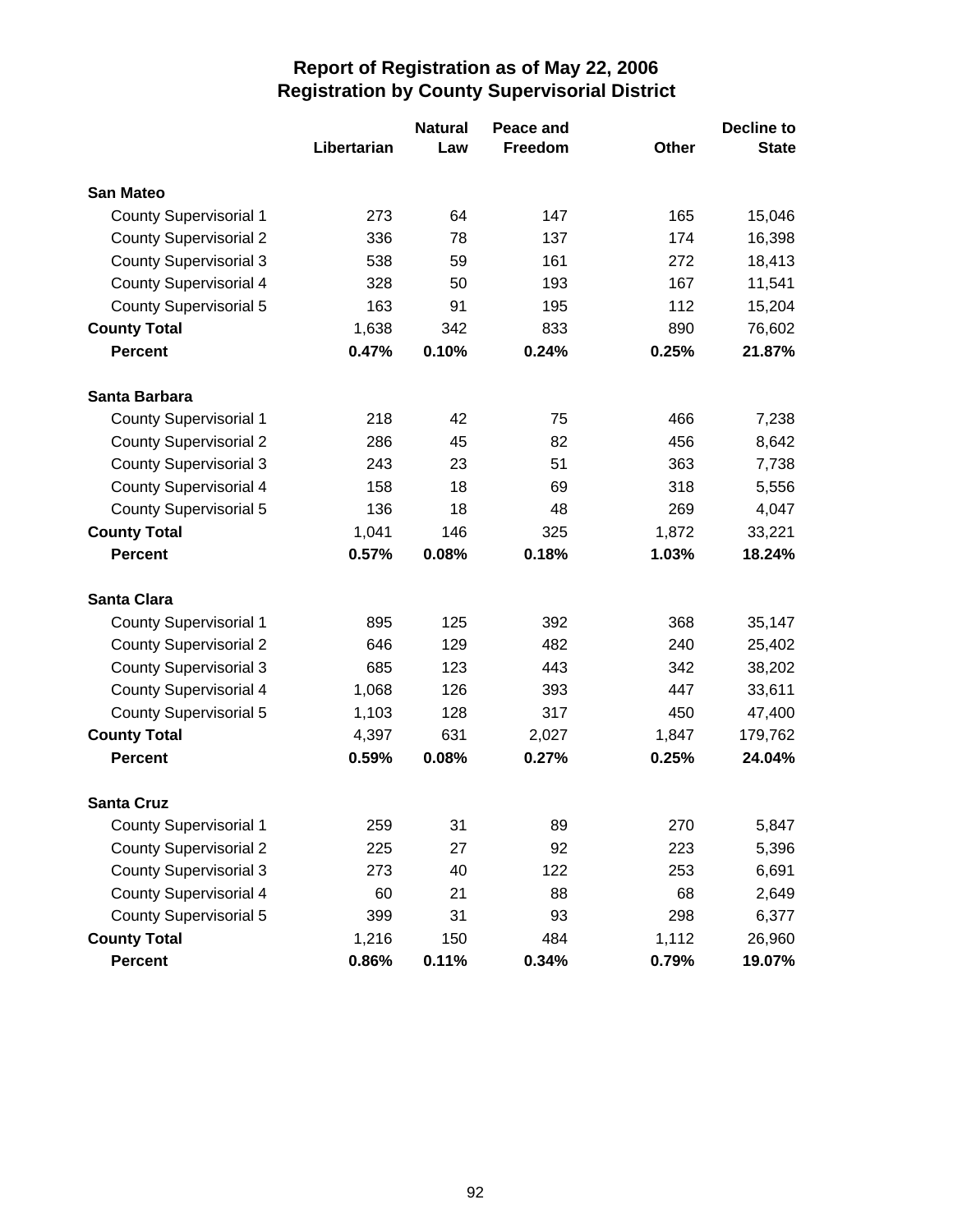|                               | <b>Total</b>      | American          |            |             |                         |
|-------------------------------|-------------------|-------------------|------------|-------------|-------------------------|
|                               | <b>Registered</b> | <b>Democratic</b> | Republican | Independent | Green                   |
| <b>Shasta</b>                 |                   |                   |            |             |                         |
| <b>County Supervisorial 1</b> | 17,602            | 5,527             | 8,377      | 476         | 154                     |
| <b>County Supervisorial 2</b> | 17,933            | 5,576             | 8,673      | 506         | 122                     |
| <b>County Supervisorial 3</b> | 17,212            | 5,041             | 8,694      | 477         | 85                      |
| <b>County Supervisorial 4</b> | 17,842            | 5,377             | 8,774      | 477         | 105                     |
| County Supervisorial 5        | 18,698            | 5,546             | 9,573      | 518         | 88                      |
| <b>County Total</b>           | 89,287            | 27,067            | 44,091     | 2,454       | 554                     |
| <b>Percent</b>                |                   | 30.31%            | 49.38%     | 2.75%       | 0.62%                   |
| <b>Sierra</b>                 |                   |                   |            |             |                         |
| <b>County Supervisorial 1</b> | 550               | 157               | 219        | 19          | 10                      |
| <b>County Supervisorial 2</b> | 455               | 151               | 196        | 17          | 3                       |
| <b>County Supervisorial 3</b> | 461               | 128               | 220        | 16          | $\overline{\mathbf{4}}$ |
| <b>County Supervisorial 4</b> | 373               | 135               | 159        | 15          | $\overline{2}$          |
| <b>County Supervisorial 5</b> | 416               | 130               | 169        | 15          | 5                       |
| <b>County Total</b>           | 2,255             | 701               | 963        | 82          | 24                      |
| <b>Percent</b>                |                   | 31.09%            | 42.71%     | 3.64%       | 1.06%                   |
| <b>Siskiyou</b>               |                   |                   |            |             |                         |
| <b>County Supervisorial 1</b> | 4,374             | 1,429             | 2,022      | 156         | 21                      |
| <b>County Supervisorial 2</b> | 5,278             | 2,260             | 1,698      | 152         | 89                      |
| <b>County Supervisorial 3</b> | 5,081             | 2,003             | 1,977      | 142         | 49                      |
| <b>County Supervisorial 4</b> | 5,264             | 1,710             | 2,472      | 161         | 18                      |
| <b>County Supervisorial 5</b> | 5,163             | 1,540             | 2,439      | 159         | 56                      |
| <b>County Total</b>           | 25,160            | 8,942             | 10,608     | 770         | 233                     |
| <b>Percent</b>                |                   | 35.54%            | 42.16%     | 3.06%       | 0.93%                   |
| Solano                        |                   |                   |            |             |                         |
| <b>County Supervisorial 1</b> | 30,424            | 18,530            | 5,348      | 522         | 204                     |
| <b>County Supervisorial 2</b> | 36,874            | 19,148            | 9,405      | 703         | 287                     |
| <b>County Supervisorial 3</b> | 29,729            | 14,581            | 8,361      | 588         | 110                     |
| <b>County Supervisorial 4</b> | 30,272            | 12,564            | 11,173     | 646         | 148                     |
| <b>County Supervisorial 5</b> | 36,626            | 15,014            | 13,518     | 757         | 151                     |
| <b>County Total</b>           | 163,925           | 79,837            | 47,805     | 3,216       | 900                     |
| Percent                       |                   | 48.70%            | 29.16%     | 1.96%       | 0.55%                   |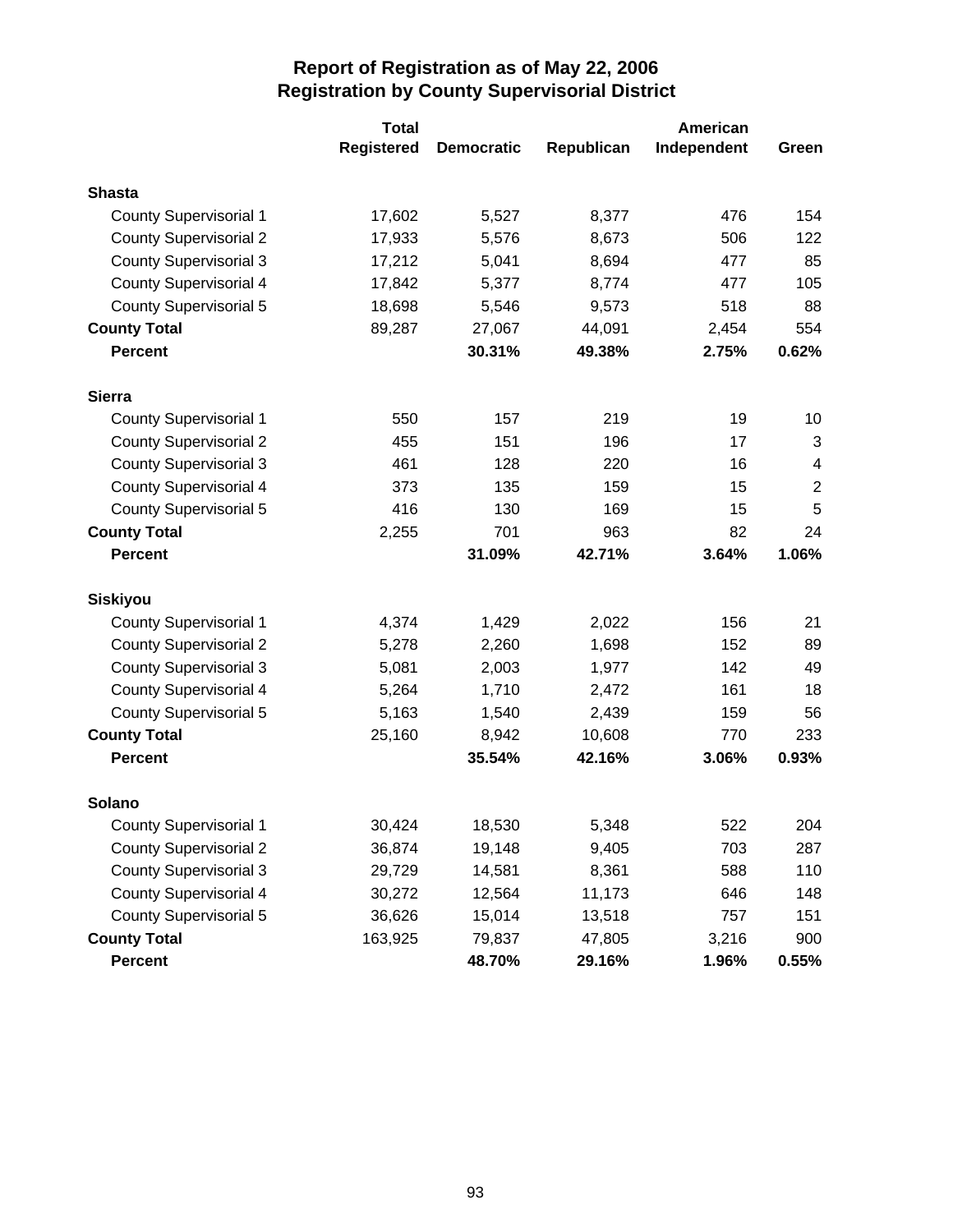|                               |                | <b>Natural</b> | Peace and      |                | <b>Decline to</b> |
|-------------------------------|----------------|----------------|----------------|----------------|-------------------|
|                               | Libertarian    | Law            | <b>Freedom</b> | Other          | <b>State</b>      |
| <b>Shasta</b>                 |                |                |                |                |                   |
| <b>County Supervisorial 1</b> | 113            | 14             | 34             | 38             | 2,869             |
| <b>County Supervisorial 2</b> | 126            | 10             | 39             | 43             | 2,838             |
| <b>County Supervisorial 3</b> | 86             | 5              | 40             | 50             | 2,734             |
| <b>County Supervisorial 4</b> | 106            | 5              | 55             | 39             | 2,904             |
| County Supervisorial 5        | 128            | 12             | 37             | 44             | 2,752             |
| <b>County Total</b>           | 559            | 46             | 205            | 214            | 14,097            |
| <b>Percent</b>                | 0.63%          | 0.05%          | 0.23%          | 0.24%          | 15.79%            |
| <b>Sierra</b>                 |                |                |                |                |                   |
| <b>County Supervisorial 1</b> | 10             | $\pmb{0}$      | 0              | 11             | 124               |
| <b>County Supervisorial 2</b> | 5              | 0              | 1              | 5              | 77                |
| <b>County Supervisorial 3</b> | 5              | 0              | 3              | $\overline{7}$ | 78                |
| <b>County Supervisorial 4</b> | $\overline{2}$ | 0              | 0              | $\overline{2}$ | 58                |
| <b>County Supervisorial 5</b> | 5              | 0              | $\overline{2}$ | 5              | 85                |
| <b>County Total</b>           | 27             | 0              | 6              | 30             | 422               |
| <b>Percent</b>                | 1.20%          | 0.00%          | 0.27%          | 1.33%          | 18.71%            |
| <b>Siskiyou</b>               |                |                |                |                |                   |
| <b>County Supervisorial 1</b> | 51             | 3              | 7              | 5              | 680               |
| <b>County Supervisorial 2</b> | 46             | 28             | 23             | 3              | 979               |
| <b>County Supervisorial 3</b> | 42             | 14             | 12             | 6              | 836               |
| <b>County Supervisorial 4</b> | 43             | $\overline{2}$ | 8              | $\overline{2}$ | 848               |
| County Supervisorial 5        | 77             | 4              | 12             | $\overline{7}$ | 869               |
| <b>County Total</b>           | 259            | 51             | 62             | 23             | 4,212             |
| <b>Percent</b>                | 1.03%          | 0.20%          | 0.25%          | 0.09%          | 16.74%            |
| Solano                        |                |                |                |                |                   |
| <b>County Supervisorial 1</b> | 83             | 19             | 68             | 159            | 5,491             |
| <b>County Supervisorial 2</b> | 182            | 32             | 93             | 222            | 6,802             |
| <b>County Supervisorial 3</b> | 122            | 23             | 59             | 179            | 5,706             |
| <b>County Supervisorial 4</b> | 126            | 13             | 43             | 136            | 5,423             |
| <b>County Supervisorial 5</b> | 145            | 15             | 61             | 185            | 6,780             |
| <b>County Total</b>           | 658            | 102            | 324            | 881            | 30,202            |
| Percent                       | 0.40%          | 0.06%          | 0.20%          | 0.54%          | 18.42%            |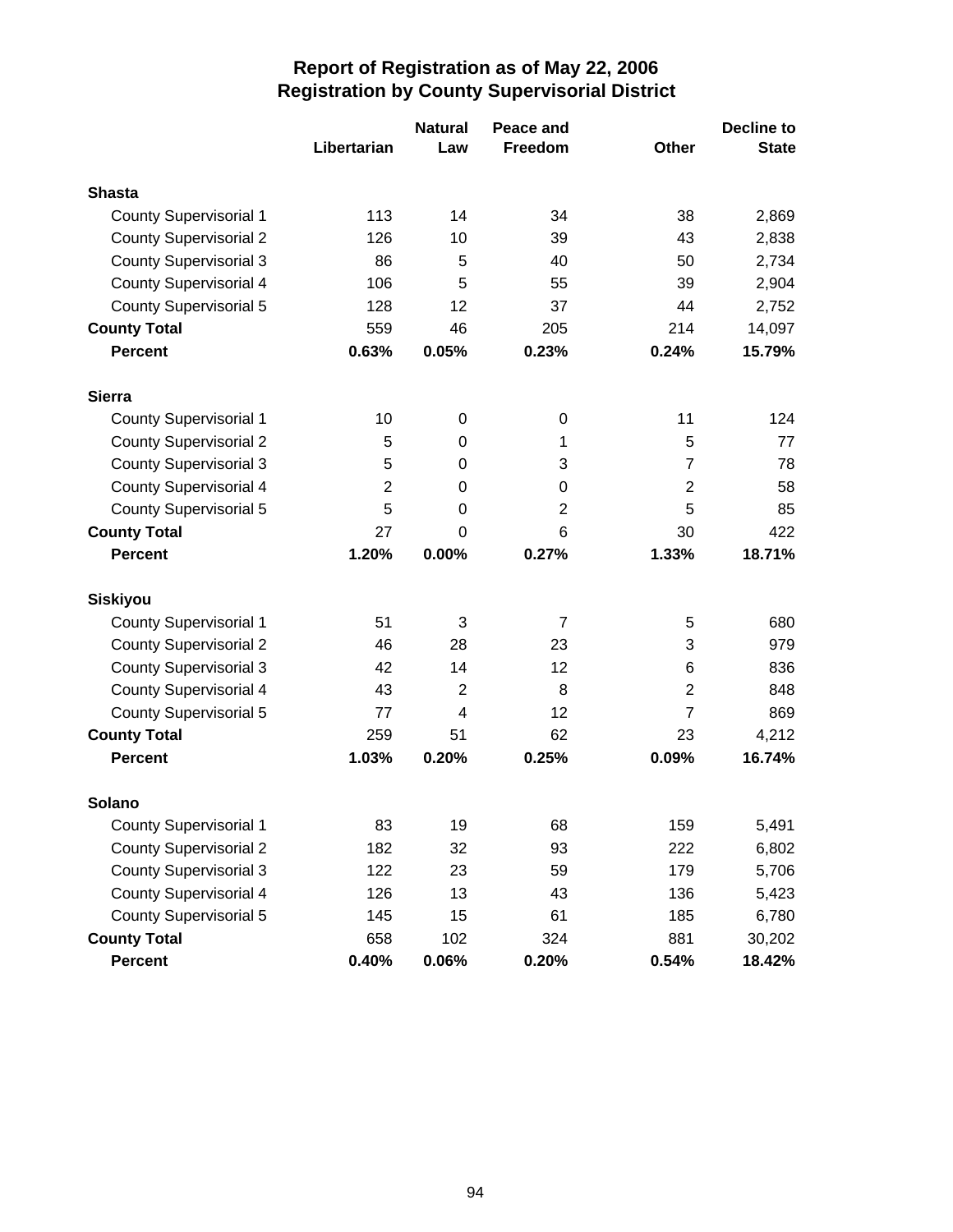|                               | <b>Total</b>      |                   |            |             |       |
|-------------------------------|-------------------|-------------------|------------|-------------|-------|
|                               | <b>Registered</b> | <b>Democratic</b> | Republican | Independent | Green |
| Sonoma                        |                   |                   |            |             |       |
| <b>County Supervisorial 1</b> | 54,781            | 26,640            | 16,214     | 1,032       | 1,088 |
| <b>County Supervisorial 2</b> | 48,177            | 23,962            | 12,234     | 1,065       | 1,307 |
| <b>County Supervisorial 3</b> | 42,967            | 21,566            | 10,323     | 927         | 1,177 |
| <b>County Supervisorial 4</b> | 46,748            | 22,131            | 14,103     | 981         | 862   |
| <b>County Supervisorial 5</b> | 45,998            | 24,913            | 8,939      | 839         | 2,135 |
| <b>County Total</b>           | 238,671           | 119,212           | 61,813     | 4,844       | 6,569 |
| <b>Percent</b>                |                   | 49.95%            | 25.90%     | 2.03%       | 2.75% |
| <b>Stanislaus</b>             |                   |                   |            |             |       |
| <b>County Supervisorial 1</b> | 45,197            | 17,127            | 20,211     | 982         | 163   |
| <b>County Supervisorial 2</b> | 42,258            | 16,141            | 19,032     | 852         | 179   |
| <b>County Supervisorial 3</b> | 35,790            | 15,364            | 14,182     | 790         | 131   |
| <b>County Supervisorial 4</b> | 45,008            | 18,201            | 19,254     | 996         | 235   |
| <b>County Supervisorial 5</b> | 32,146            | 15,256            | 11,413     | 692         | 88    |
| <b>County Total</b>           | 200,399           | 82,089            | 84,092     | 4,312       | 796   |
| <b>Percent</b>                |                   | 40.96%            | 41.96%     | 2.15%       | 0.40% |
| <b>Sutter</b>                 |                   |                   |            |             |       |
| <b>County Supervisorial 1</b> | 6,730             | 2,470             | 3,030      | 156         | 27    |
| <b>County Supervisorial 2</b> | 4,862             | 1,830             | 1,973      | 147         | 13    |
| <b>County Supervisorial 3</b> | 9,521             | 2,657             | 5,369      | 187         | 35    |
| <b>County Supervisorial 4</b> | 8,767             | 2,941             | 4,224      | 197         | 25    |
| <b>County Supervisorial 5</b> | 8,906             | 2,591             | 4,710      | 211         | 24    |
| <b>County Total</b>           | 38,786            | 12,489            | 19,306     | 898         | 124   |
| <b>Percent</b>                |                   | 32.20%            | 49.78%     | 2.32%       | 0.32% |
| <b>Tehama</b>                 |                   |                   |            |             |       |
| <b>County Supervisorial 1</b> | 6,747             | 2,127             | 3,290      | 204         | 33    |
| <b>County Supervisorial 2</b> | 5,606             | 1,970             | 2,415      | 248         | 17    |
| <b>County Supervisorial 3</b> | 6,087             | 1,945             | 2,872      | 230         | 21    |
| <b>County Supervisorial 4</b> | 4,966             | 1,694             | 2,185      | 215         | 31    |
| <b>County Supervisorial 5</b> | 5,644             | 2,026             | 2,402      | 229         | 24    |
| <b>County Total</b>           | 29,050            | 9,762             | 13,164     | 1,126       | 126   |
| Percent                       |                   | 33.60%            | 45.31%     | 3.88%       | 0.43% |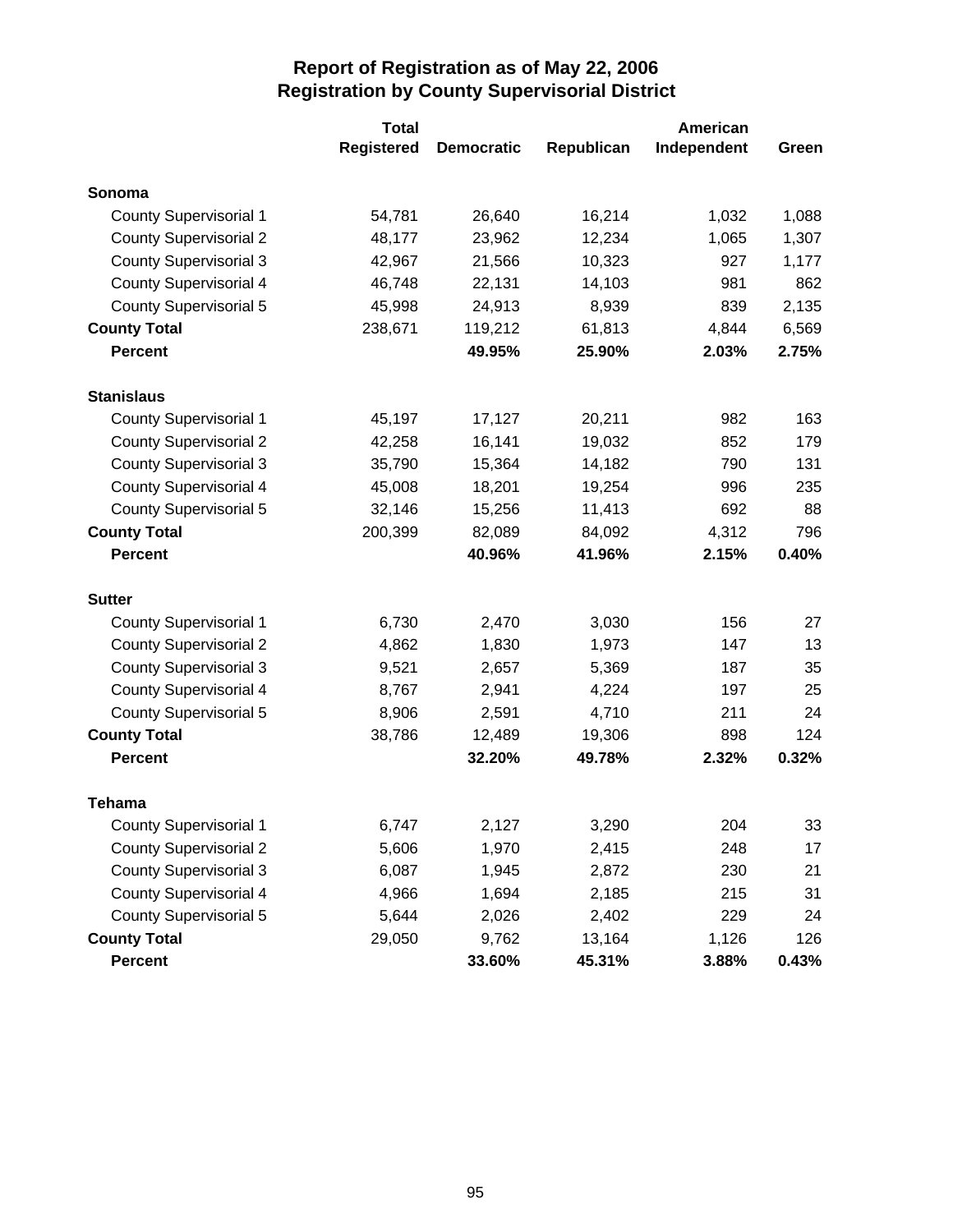|                               |             | <b>Natural</b>   | Peace and |       | <b>Decline to</b> |
|-------------------------------|-------------|------------------|-----------|-------|-------------------|
|                               | Libertarian | Law              | Freedom   | Other | <b>State</b>      |
| Sonoma                        |             |                  |           |       |                   |
| <b>County Supervisorial 1</b> | 305         | 36               | 123       | 364   | 8,979             |
| <b>County Supervisorial 2</b> | 310         | 28               | 109       | 309   | 8,853             |
| <b>County Supervisorial 3</b> | 291         | 39               | 146       | 263   | 8,235             |
| <b>County Supervisorial 4</b> | 294         | 32               | 115       | 239   | 7,991             |
| County Supervisorial 5        | 333         | 64               | 198       | 287   | 8,290             |
| <b>County Total</b>           | 1,533       | 199              | 691       | 1,462 | 42,348            |
| <b>Percent</b>                | 0.64%       | 0.08%            | 0.29%     | 0.61% | 17.74%            |
| <b>Stanislaus</b>             |             |                  |           |       |                   |
| <b>County Supervisorial 1</b> | 157         | 26               | 170       | 436   | 5,925             |
| <b>County Supervisorial 2</b> | 153         | 30               | 132       | 320   | 5,419             |
| <b>County Supervisorial 3</b> | 133         | 25               | 215       | 267   | 4,683             |
| <b>County Supervisorial 4</b> | 208         | 20               | 180       | 401   | 5,513             |
| <b>County Supervisorial 5</b> | 131         | 29               | 224       | 233   | 4,080             |
| <b>County Total</b>           | 782         | 130              | 921       | 1,657 | 25,620            |
| <b>Percent</b>                | 0.39%       | 0.06%            | 0.46%     | 0.83% | 12.78%            |
| <b>Sutter</b>                 |             |                  |           |       |                   |
| <b>County Supervisorial 1</b> | 33          | 1                | 22        | 199   | 792               |
| <b>County Supervisorial 2</b> | 43          | 4                | 21        | 151   | 680               |
| <b>County Supervisorial 3</b> | 37          | 3                | 14        | 199   | 1,020             |
| <b>County Supervisorial 4</b> | 26          | 5                | 27        | 234   | 1,088             |
| <b>County Supervisorial 5</b> | 42          | 5                | 26        | 205   | 1,092             |
| <b>County Total</b>           | 181         | 18               | 110       | 988   | 4,672             |
| <b>Percent</b>                | 0.47%       | 0.05%            | 0.28%     | 2.55% | 12.05%            |
| Tehama                        |             |                  |           |       |                   |
| <b>County Supervisorial 1</b> | 33          | $\boldsymbol{2}$ | 20        | 26    | 1,012             |
| <b>County Supervisorial 2</b> | 42          | 3                | 16        | 31    | 864               |
| <b>County Supervisorial 3</b> | 44          | 5                | 15        | 22    | 933               |
| <b>County Supervisorial 4</b> | 38          | 1                | 26        | 27    | 749               |
| <b>County Supervisorial 5</b> | 45          | 4                | 21        | 31    | 862               |
| <b>County Total</b>           | 202         | 15               | 98        | 137   | 4,420             |
| Percent                       | 0.70%       | 0.05%            | 0.34%     | 0.47% | 15.22%            |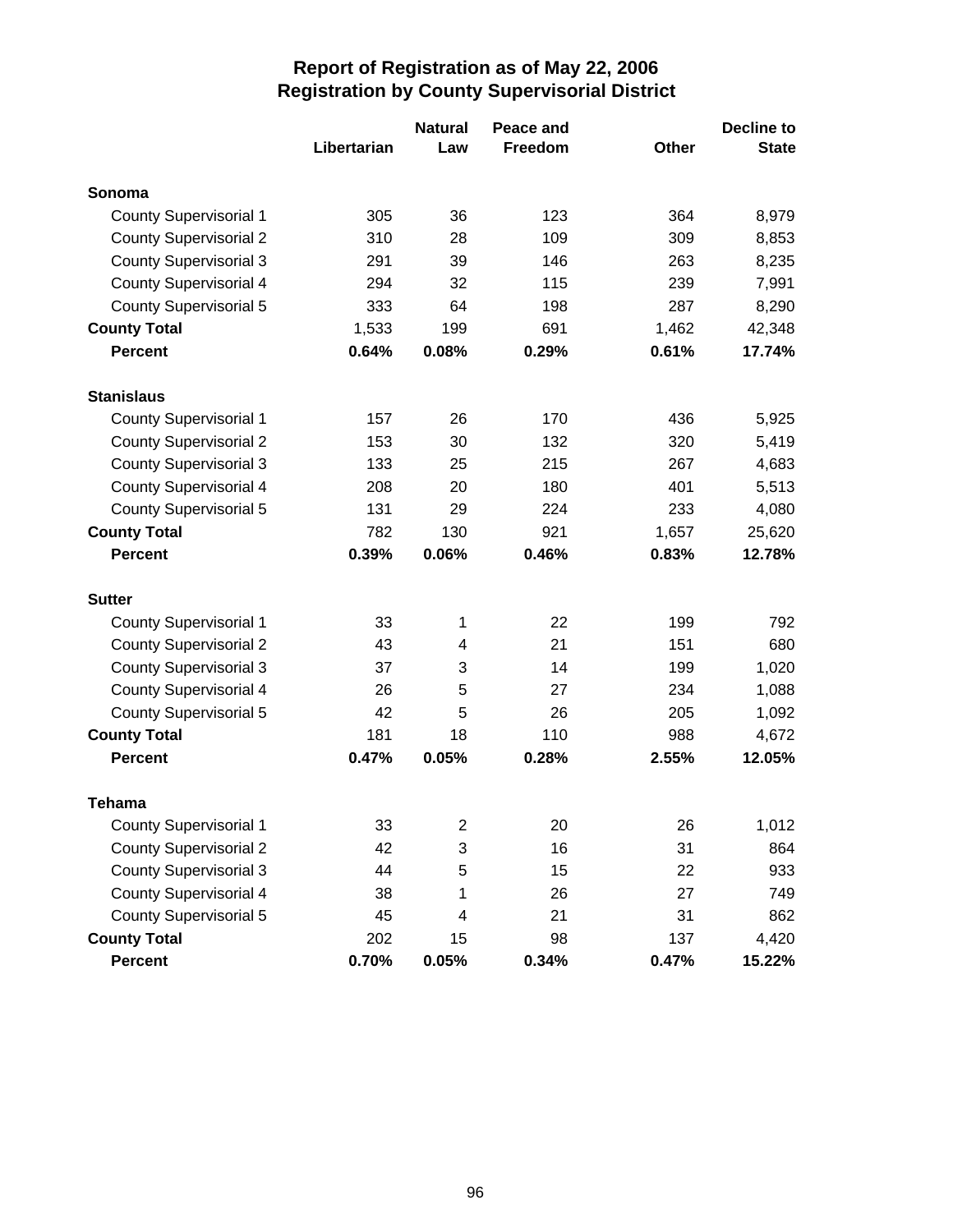|                               | <b>Total</b>      |                   |            | American    |          |
|-------------------------------|-------------------|-------------------|------------|-------------|----------|
|                               | <b>Registered</b> | <b>Democratic</b> | Republican | Independent | Green    |
| <b>Trinity</b>                |                   |                   |            |             |          |
| <b>County Supervisorial 1</b> | 1,671             | 588               | 735        | 53          | 18       |
| <b>County Supervisorial 2</b> | 1,585             | 525               | 676        | 74          | 17       |
| <b>County Supervisorial 3</b> | 1,467             | 571               | 531        | 55          | 29       |
| <b>County Supervisorial 4</b> | 1,606             | 599               | 613        | 49          | 41       |
| County Supervisorial 5        | 1,448             | 533               | 530        | 32          | 34       |
| <b>County Total</b>           | 7,777             | 2,816             | 3,085      | 263         | 139      |
| <b>Percent</b>                |                   | 36.21%            | 39.67%     | 3.38%       | 1.79%    |
| <b>Tulare</b>                 |                   |                   |            |             |          |
| <b>County Supervisorial 1</b> | 28,043            | 8,848             | 14,091     | 652         | 144      |
| <b>County Supervisorial 2</b> | 23,911            | 9,467             | 10,481     | 541         | 63       |
| <b>County Supervisorial 3</b> | 37,182            | 10,881            | 20,033     | 732         | 190      |
| <b>County Supervisorial 4</b> | 19,476            | 7,947             | 8,390      | 346         | 44       |
| <b>County Supervisorial 5</b> | 24,535            | 8,515             | 11,417     | 719         | 116      |
| <b>County Total</b>           | 133,147           | 45,658            | 64,412     | 2,990       | 557      |
| <b>Percent</b>                |                   | 34.29%            | 48.38%     | 2.25%       | 0.42%    |
| <b>Tuolumne</b>               |                   |                   |            |             |          |
| <b>County Supervisorial 1</b> | 6,411             | 2,415             | 2,737      | 144         | 76       |
| <b>County Supervisorial 2</b> | 6,645             | 2,375             | 2,920      | 190         | 71       |
| <b>County Supervisorial 3</b> | 6,012             | 2,139             | 2,635      | 200         | 59       |
| <b>County Supervisorial 4</b> | 6,429             | 2,206             | 2,981      | 196         | 54       |
| <b>County Supervisorial 5</b> | 6,815             | 2,635             | 2,840      | 215         | 45       |
| <b>County Total</b>           | 32,312            | 11,770            | 14,113     | 945         | 305      |
| <b>Percent</b>                |                   | 36.43%            | 43.68%     | 2.92%       | 0.94%    |
| <b>Ventura</b>                |                   |                   |            |             |          |
| <b>County Supervisorial 1</b> | 87,389            | 36,437            | 31,794     | 1,857       | 1,380    |
| <b>County Supervisorial 2</b> | 88,662            | 27,870            | 41,271     | 1,567       | 530      |
| <b>County Supervisorial 3</b> | 72,702            | 28,765            | 29,368     | 1,469       | 442      |
| <b>County Supervisorial 4</b> | 82,968            | 25,258            | 39,428     | 1,896       | 436      |
| <b>County Supervisorial 5</b> | 51,190            | 27,022            | 12,995     | 892         | 277      |
| <b>County Total</b>           | 382,911           | 145,352           | 154,856    | 7,681       | 3,065    |
| Percent                       |                   | 37.96%            | 40.44%     | 2.01%       | $0.80\%$ |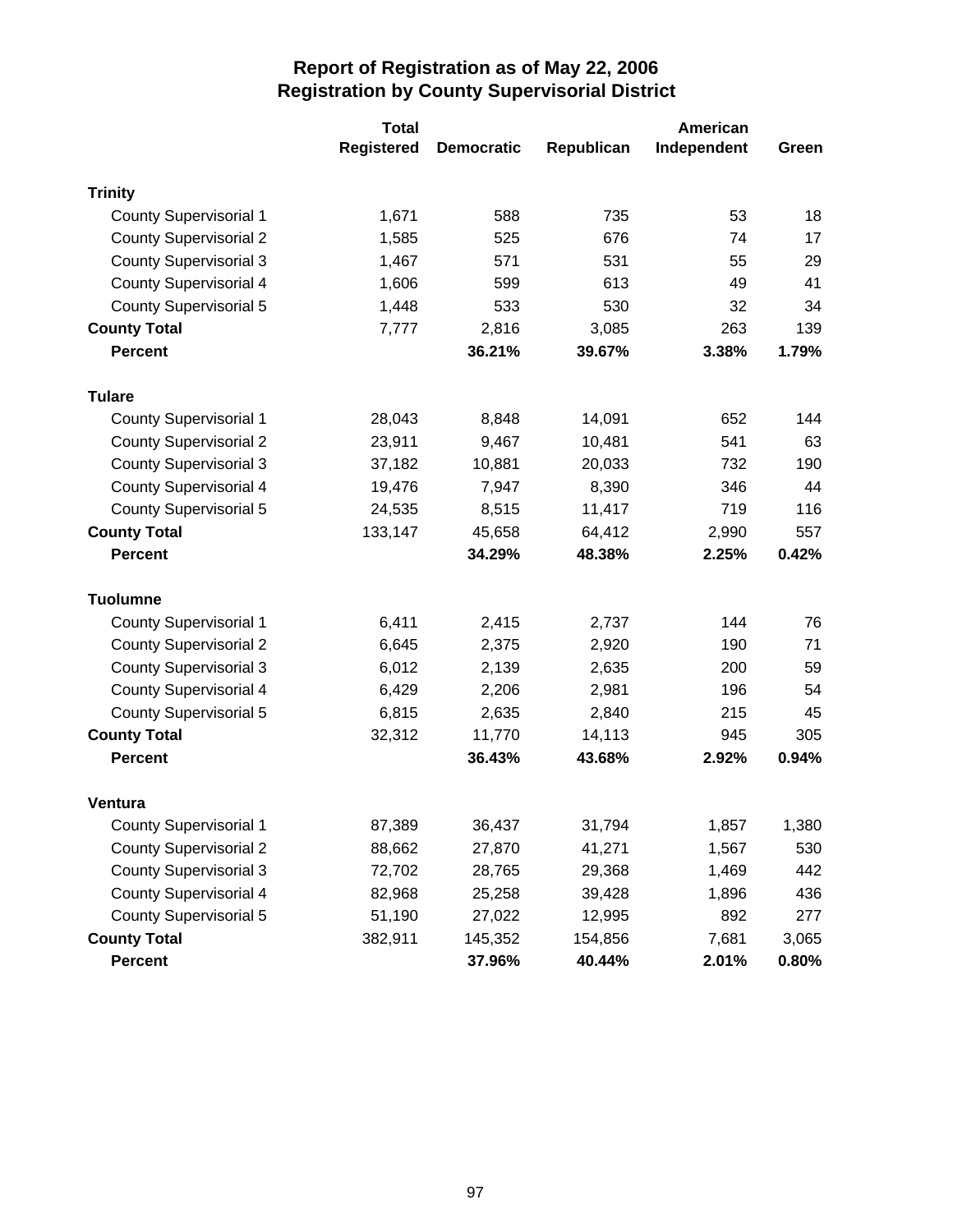|                               |             | <b>Natural</b> | Peace and      |              | <b>Decline to</b> |
|-------------------------------|-------------|----------------|----------------|--------------|-------------------|
|                               | Libertarian | Law            | <b>Freedom</b> | <b>Other</b> | <b>State</b>      |
| <b>Trinity</b>                |             |                |                |              |                   |
| <b>County Supervisorial 1</b> | 14          | $\overline{2}$ | 8              | 23           | 230               |
| <b>County Supervisorial 2</b> | 13          | 1              | 5              | 17           | 257               |
| <b>County Supervisorial 3</b> | 17          | 4              | 7              | 16           | 237               |
| <b>County Supervisorial 4</b> | 17          | $\overline{2}$ | 5              | 19           | 261               |
| <b>County Supervisorial 5</b> | 18          | $\overline{2}$ | 6              | 25           | 268               |
| <b>County Total</b>           | 79          | 11             | 31             | 100          | 1,253             |
| <b>Percent</b>                | 1.02%       | 0.14%          | 0.40%          | 1.29%        | 16.11%            |
| <b>Tulare</b>                 |             |                |                |              |                   |
| <b>County Supervisorial 1</b> | 103         | 31             | 58             | 62           | 4,054             |
| <b>County Supervisorial 2</b> | 58          | 22             | 57             | 45           | 3,177             |
| <b>County Supervisorial 3</b> | 151         | 15             | 50             | 79           | 5,051             |
| <b>County Supervisorial 4</b> | 67          | 21             | 41             | 35           | 2,585             |
| <b>County Supervisorial 5</b> | 105         | 36             | 77             | 65           | 3,485             |
| <b>County Total</b>           | 484         | 125            | 283            | 286          | 18,352            |
| <b>Percent</b>                | 0.36%       | 0.09%          | 0.21%          | 0.21%        | 13.78%            |
| <b>Tuolumne</b>               |             |                |                |              |                   |
| <b>County Supervisorial 1</b> | 41          | 6              | 14             | 15           | 963               |
| <b>County Supervisorial 2</b> | 40          | 1              | 18             | 22           | 1,008             |
| <b>County Supervisorial 3</b> | 48          | 3              | 12             | 23           | 893               |
| County Supervisorial 4        | 32          | 3              | 13             | 34           | 910               |
| <b>County Supervisorial 5</b> | 46          | 4              | 20             | 25           | 985               |
| <b>County Total</b>           | 207         | 17             | 77             | 119          | 4,759             |
| <b>Percent</b>                | 0.64%       | 0.05%          | 0.24%          | 0.37%        | 14.73%            |
| <b>Ventura</b>                |             |                |                |              |                   |
| <b>County Supervisorial 1</b> | 551         | 117            | 204            | 921          | 14,128            |
| <b>County Supervisorial 2</b> | 489         | 44             | 115            | 878          | 15,898            |
| <b>County Supervisorial 3</b> | 330         | 87             | 162            | 598          | 11,481            |
| <b>County Supervisorial 4</b> | 479         | 83             | 161            | 668          | 14,559            |
| <b>County Supervisorial 5</b> | 211         | 69             | 211            | 387          | 9,126             |
| <b>County Total</b>           | 2,060       | 400            | 853            | 3,452        | 65,192            |
| <b>Percent</b>                | 0.54%       | 0.10%          | 0.22%          | 0.90%        | 17.03%            |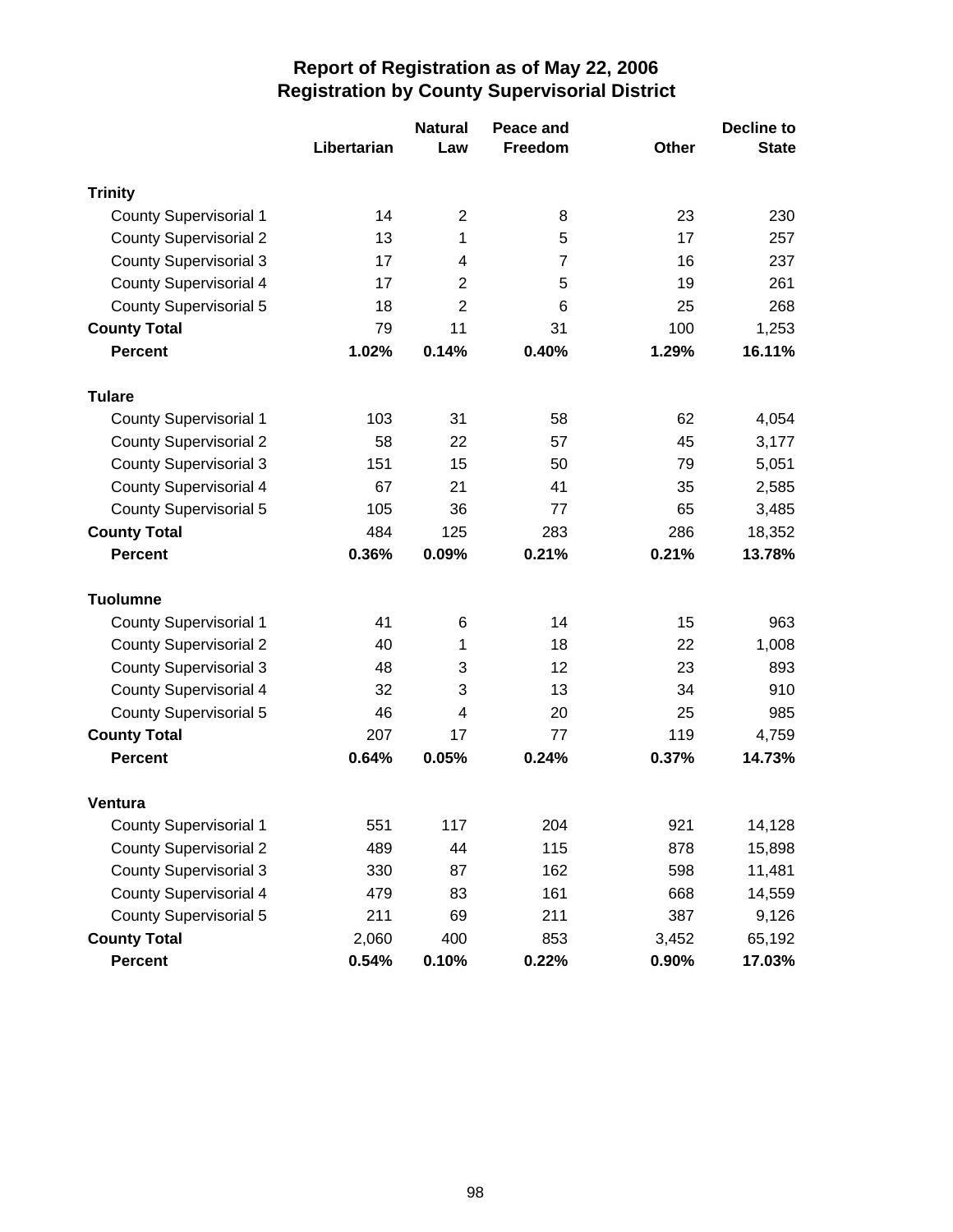|                               | <b>Total</b>      |                   |            | American    |         |
|-------------------------------|-------------------|-------------------|------------|-------------|---------|
|                               | <b>Registered</b> | <b>Democratic</b> | Republican | Independent | Green   |
| Yolo                          |                   |                   |            |             |         |
| <b>County Supervisorial 1</b> | 18,657            | 8,568             | 5,457      | 457         | 167     |
| <b>County Supervisorial 2</b> | 16,381            | 8,433             | 2,845      | 253         | 573     |
| <b>County Supervisorial 3</b> | 15,602            | 6,913             | 5,223      | 368         | 153     |
| <b>County Supervisorial 4</b> | 20,258            | 9,942             | 4,541      | 298         | 543     |
| County Supervisorial 5        | 16,670            | 6,740             | 6,519      | 398         | 144     |
| <b>County Total</b>           | 87,568            | 40,596            | 24,585     | 1,774       | 1,580   |
| <b>Percent</b>                |                   | 46.36%            | 28.08%     | 2.03%       | 1.80%   |
| Yuba                          |                   |                   |            |             |         |
| <b>County Supervisorial 1</b> | 4,007             | 1,505             | 1,441      | 198         | 17      |
| <b>County Supervisorial 2</b> | 4,965             | 1,860             | 2,086      | 146         | 31      |
| <b>County Supervisorial 3</b> | 5,517             | 2,205             | 1,982      | 203         | 20      |
| <b>County Supervisorial 4</b> | 4,962             | 1,422             | 2,508      | 169         | 19      |
| <b>County Supervisorial 5</b> | 6,531             | 1,865             | 3,112      | 245         | 78      |
| <b>County Total</b>           | 25,982            | 8,857             | 11,129     | 961         | 165     |
| <b>Percent</b>                |                   | 34.09%            | 42.83%     | 3.70%       | 0.64%   |
| <b>State Total</b>            | 15,668,439        | 6,685,288         | 5,387,865  | 311,481     | 143,573 |
| <b>Percent</b>                |                   | 42.67%            | 34.39%     | 1.99%       | 0.92%   |